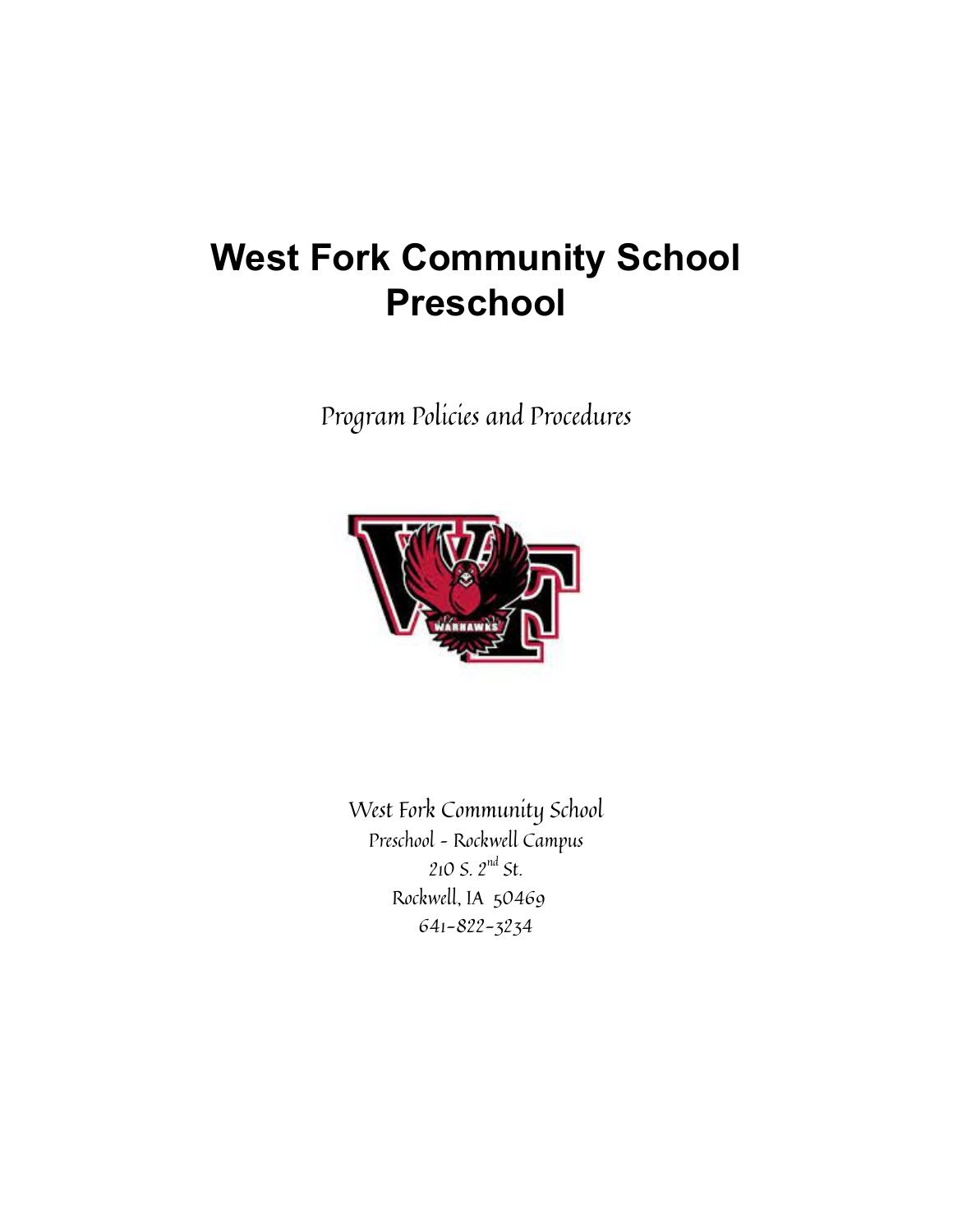# **West Fork – Rockwell Preschool 210 S. 2 nd St. Rockwell, Iowa 50469**

| Teacher:           | Alexis Hansen - 3 yr & 4 yr Preschool<br>Andrea Engh - 3 yr & 4 yr Preschool<br>Lexis Barkema - 3 yr & 4 yr Preschool<br>Kristen Determan – 4 yr Preschool & PreK |
|--------------------|-------------------------------------------------------------------------------------------------------------------------------------------------------------------|
| <b>Associates:</b> | <b>Mary Smit</b><br><b>Sandy Knowles</b><br>10aa : 11aan am                                                                                                       |

**Kaci Harper Rhonda Guerrero Dawn Floy**

- **Principal: Ashley Flatebo**
- **Nurse: Susan VanLaere, RN**

# **Superintendent's Office: 641-822-3236**

**Program Licensure: Dept. of Human Services Consultant- Ray Salsbury 515-268-2277**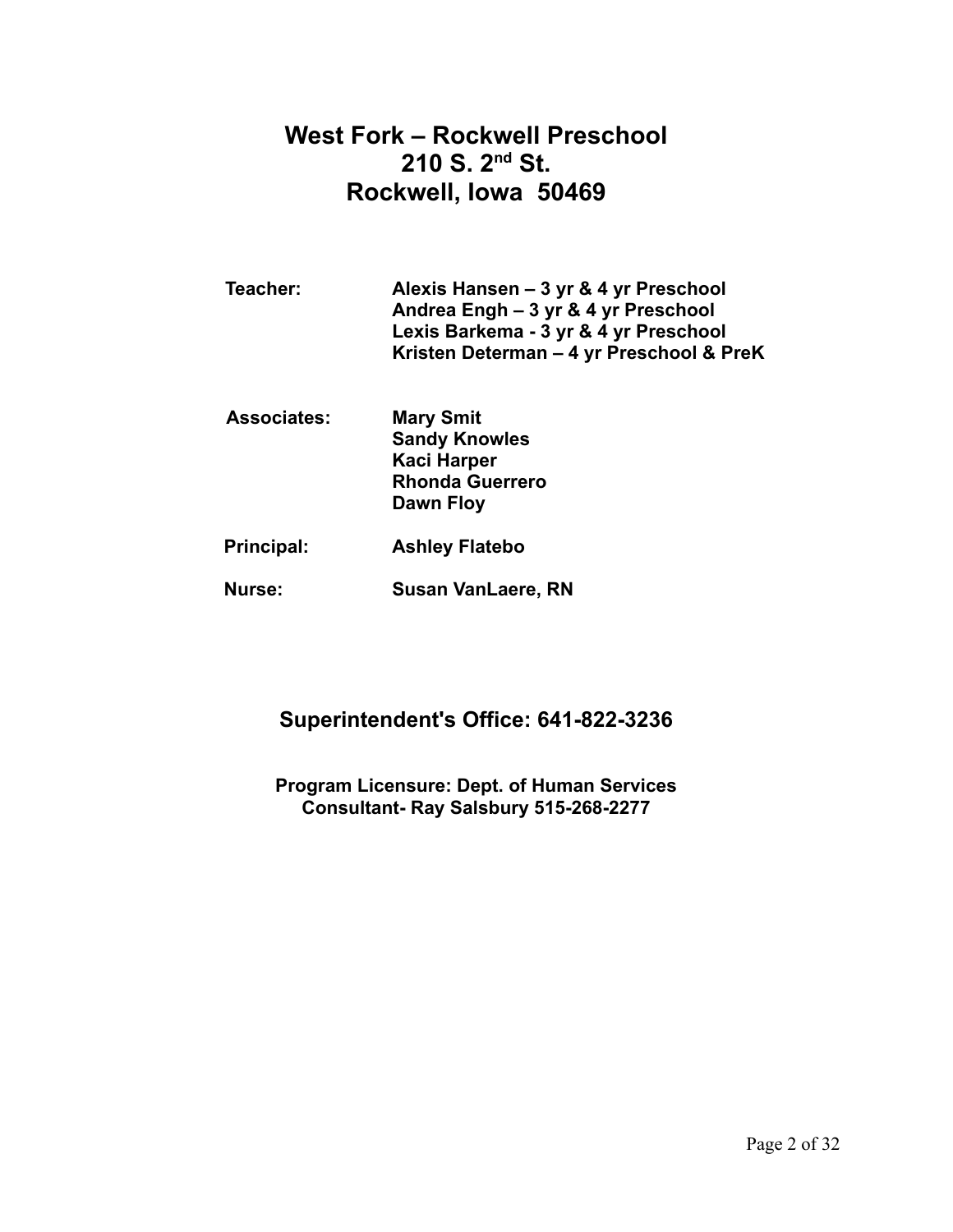# **Preschool Policies and Procedures**

# **Table of Contents**

| I.  | <b>Welcome to West Fork Preschool</b><br>Home Visits<br><b>Family Teacher Conferences</b><br>$\bullet$<br><b>Family Night</b> | $\overline{7}$<br>$\boldsymbol{7}$<br>$\overline{7}$<br>$\overline{7}$ |
|-----|-------------------------------------------------------------------------------------------------------------------------------|------------------------------------------------------------------------|
| II. | Mission, Philosophy, and Goals for Children and Families                                                                      | 7                                                                      |
| Ш.  | <b>Enrollment</b>                                                                                                             | 8                                                                      |
|     | <b>Equal Educational Opportunity</b><br>П                                                                                     | 8                                                                      |
|     | Eligibility<br>٠                                                                                                              | 8                                                                      |
|     | Hours<br>٠                                                                                                                    | 8                                                                      |
|     | Fees<br>٠                                                                                                                     | 9                                                                      |
|     | General Information<br>П                                                                                                      | 9                                                                      |
| IV. | <b>A Child's Day</b>                                                                                                          | 10                                                                     |
|     | Who works in the preschool<br>٠                                                                                               | 10                                                                     |
|     | Daily Activities<br>П                                                                                                         | 10                                                                     |
|     | Curriculum<br>٠                                                                                                               | 10                                                                     |
|     | Assessment<br>٠                                                                                                               | 11                                                                     |
|     | Supervision<br>٠                                                                                                              | 12                                                                     |
|     | Child Guidance and Discipline<br>П                                                                                            | 13                                                                     |
|     | Outside Play and Learning<br>П                                                                                                | 14                                                                     |
|     | Clothing                                                                                                                      | 14                                                                     |
|     | <b>Toilet Learning</b><br>٠                                                                                                   | 14                                                                     |
|     | Objects From Home<br>٠                                                                                                        | 15                                                                     |
|     | Weapon Policy<br>٠                                                                                                            | 15                                                                     |
|     | <b>Classroom Pets</b><br>$\blacksquare$                                                                                       | 15                                                                     |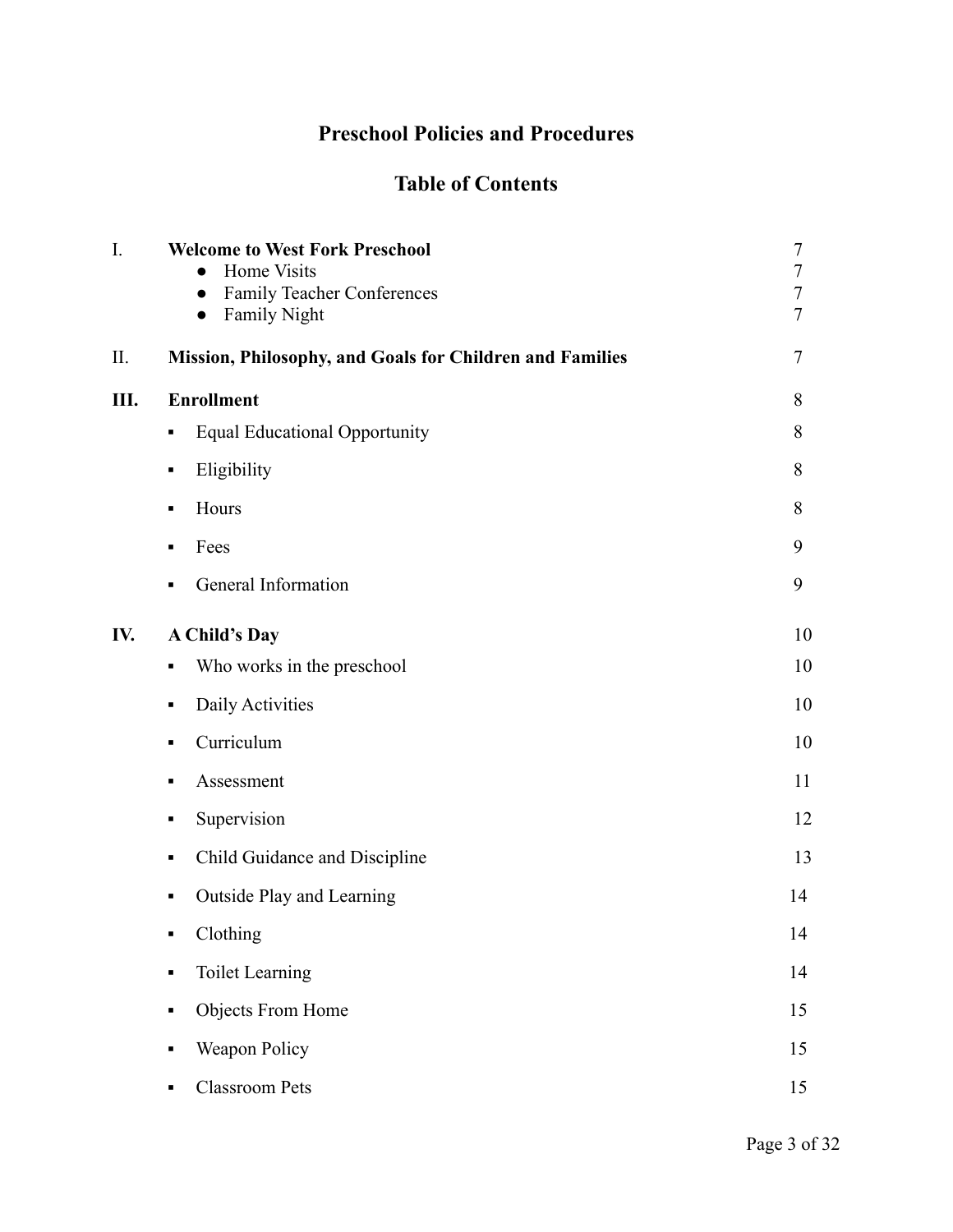|      | <b>Birthdays</b><br>٠                          | 16 |
|------|------------------------------------------------|----|
| V.   | <b>Communication with Families</b>             | 16 |
|      | Open Door Policy<br>п                          | 16 |
|      | Arrival and Departure of Children<br>٠         | 16 |
|      | <b>Transportation and Field Trips</b><br>٠     | 17 |
|      | Attendance<br>٠                                | 17 |
|      | Ethics and Confidentiality<br>٠                | 18 |
|      | Children's Records<br>٠                        | 18 |
| VI.  | <b>Family Involvement</b>                      | 18 |
|      | Preschool Advisory Committee<br>٠              | 18 |
|      | Grievance Policy<br>П                          | 18 |
|      | Transitions<br>٠                               | 19 |
| VII. | <b>Health and Safety</b>                       | 20 |
|      | Health and Immunization Certificates<br>٠      | 20 |
|      | Health and Safety Records<br>п                 | 20 |
|      | General Guidelines<br>٠                        | 20 |
|      | <b>Illness Policy</b><br>٠                     | 21 |
|      | <b>Exclusion of Sick Children</b><br>п         | 21 |
|      | Reporting Communicable Diseases<br>٠           | 21 |
|      | <b>Medication Policies and Procedures</b><br>П | 22 |
|      | Cleaning and Sanitation<br>٠                   | 23 |
|      | <b>Water Activities</b><br>٠                   | 23 |
|      | <b>Snacks/Foods and Nutrition</b><br>٠         | 23 |
|      | <b>Hand Washing Practices</b><br>٠             | 24 |
|      | First Aid Kit<br>٠                             | 25 |
|      |                                                |    |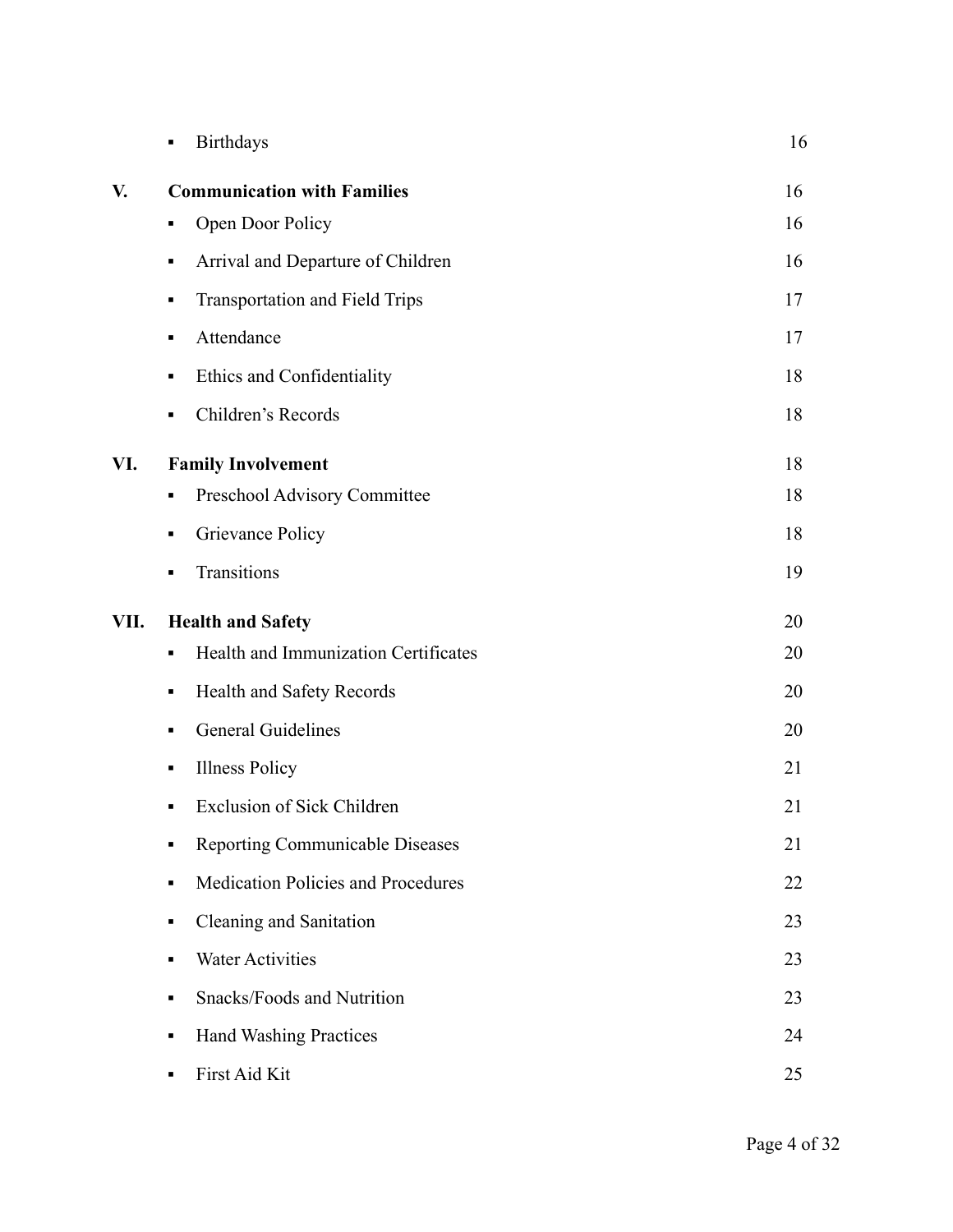|       | Fire Safety<br>$\blacksquare$                                                    | 25 |
|-------|----------------------------------------------------------------------------------|----|
|       | Medical Emergencies and Notification of Accidents or Incidents<br>$\blacksquare$ | 25 |
|       | <b>Inclement Weather</b><br>٠                                                    | 26 |
|       | Protection from Hazards and Environmental Health<br>$\blacksquare$               | 26 |
|       | Smoke-free Facility<br>٠                                                         | 27 |
|       | <b>Child Protection Policies</b><br>٠                                            | 27 |
|       | <b>Substance Abuse</b><br>٠                                                      | 27 |
|       | Volunteers<br>$\blacksquare$                                                     | 27 |
| VIII. | <b>Staff</b>                                                                     | 28 |
|       | General Information<br>٠                                                         | 28 |
|       | <b>Health Assessment</b><br>$\blacksquare$                                       | 28 |
|       | Orientation<br>٠                                                                 | 28 |
|       | Staff development activities<br>٠                                                | 29 |
|       | Evaluation and Professional Growth Plan<br>$\blacksquare$                        | 29 |
|       | <b>Notices</b><br>٠                                                              | 29 |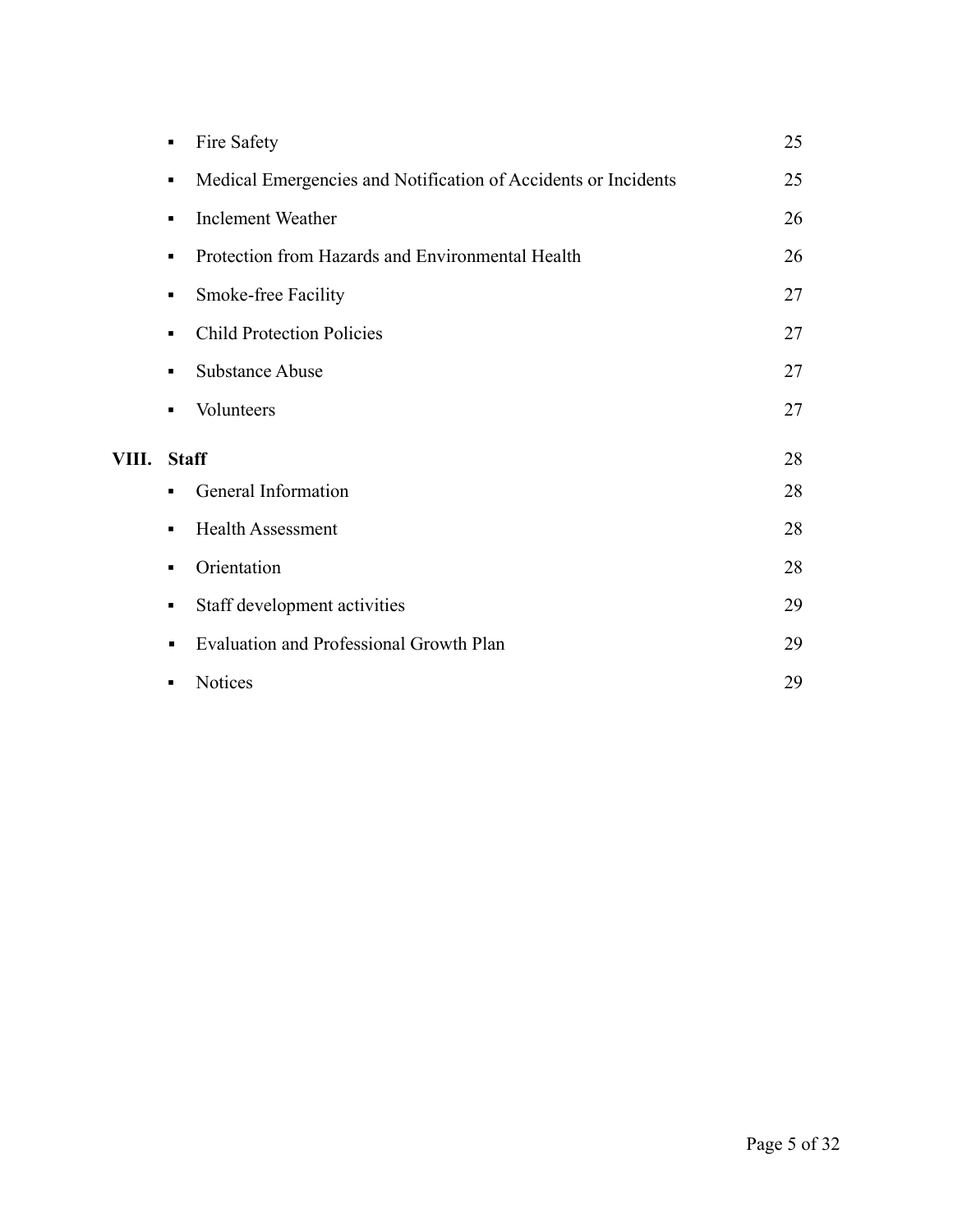Dear Parents and Students,

Welcome to West Fork Elementary for the 2021-2022 school year! It is an exciting year as we embark on our second year as an elementary building. While we know that this last year has had many different challenges, we look forward to starting this school year with a fresh outlook. This handbook is provided to you, our families and students, as a reminder of school procedures and provides general information about our school.

We ask that you read carefully and discuss the information in this handbook, as well as any information provided to you by your child's teacher. Communication is key for all of us to work together to create the best learning opportunities for all of our students.

We appreciate your continued support in your child's education. We promote respect, responsibility, honesty and kindness in all areas to foster a great learning environment at West Fork Community School District.

West Fork Preschool invites you to become involved in one or all of the following ways, and welcomes other ideas as well.

- 1. Support your child's daily transition to school by sharing information about your child's interests and abilities. Keeping the teacher informed of changes and events that might affect your child allows the teacher to be more responsive to your child's needs.
- 2. Attend family meetings.
- 3. Return all forms, questionnaires and so on promptly.
- 4. Attend Family/Teacher conferences in the Fall and Spring semesters.
- 5. Take time to read the family bulletin board.
- 6. Check your child's backpack each day.
- 7. Participate in field trip activities.
- 8. Share some of your talents in your child's class through activities such as: reading or storytelling, cooking, art, music, sewing, crafts, hobbies, your profession, or artifacts from trips you have taken.
- 9. Share any of your families' cultural traditions, celebrations, or customs.
- 10. Help prepare snacks and enjoy it with your child.
- 11. Read all the material sent home with your child.
- 12. Come to play.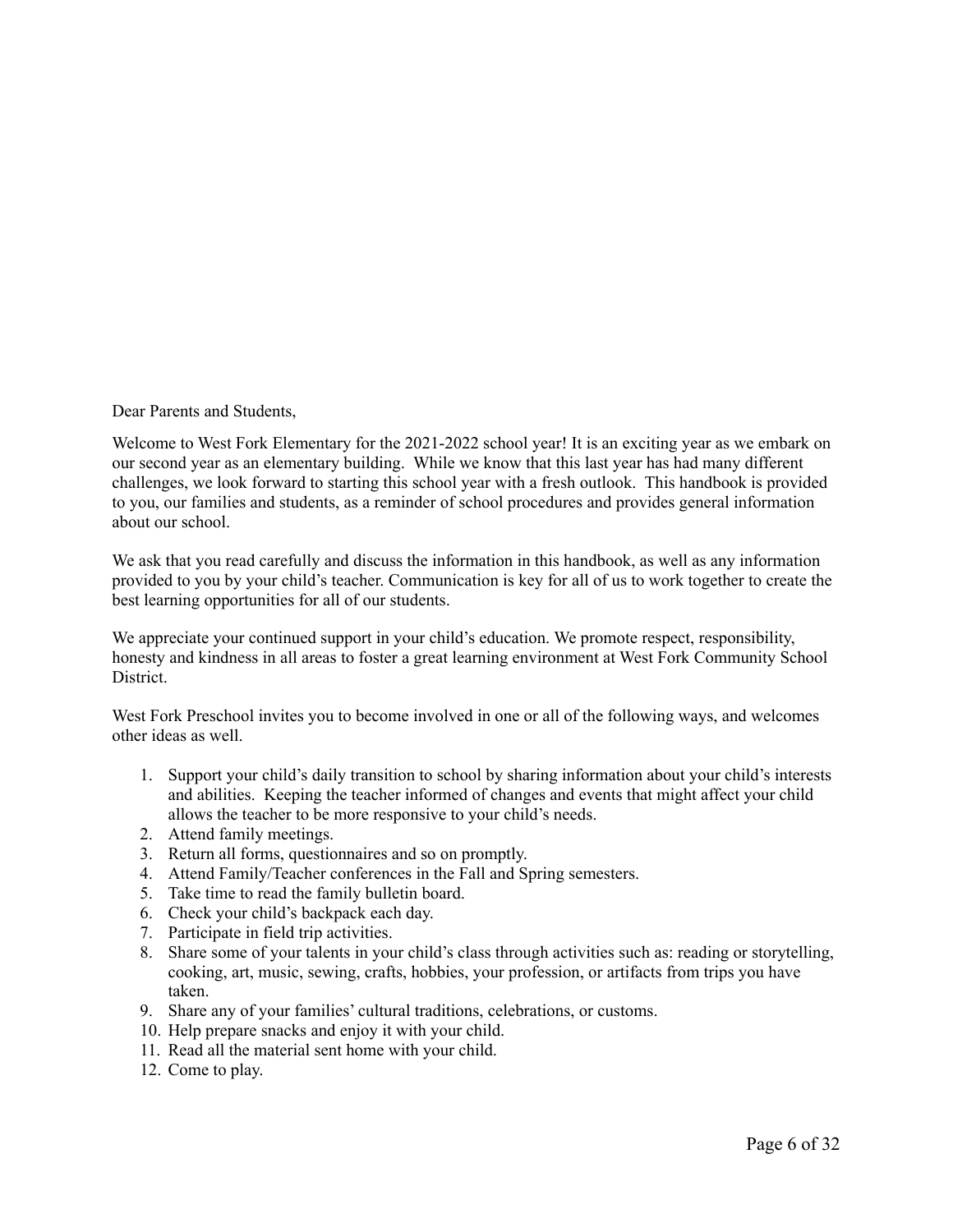- 13. Help with special events. Helping takes many different forms such as preparation of materials at home, making telephone calls, preparing or posting flyers, recruiting other volunteers, collecting donations or prizes, run errands, photography, setup before the event, or clean afterwards.
- 14. Serve on the Preschool Advisory Committee.
- 15. Add to the monthly newsletter or organize it.

We want to keep the lines of communication open and should you have any questions regarding the information contained in this booklet, please contact elementary principal – Ashley Flatebo  $\omega$ 641-822-3234 or via email: ashley.flatebo@westforkschool.org.

For more information about our elementary or West Fork school district in general, look for us on the web at [www.westforkschool.org.](http://www.westforkschool.org/)

Thanks for your support and have a wonderful school year!

Ashley Flatebo, PK-5 Principal

# **Program Policies and Procedures**

# **I. WELCOME TO WEST FORK PRESCHOOL QPPS 10.1**

West Fork Preschool was awarded the Statewide Voluntary Preschool Program Grant in 2011 as a result of the Preschool Advisory Committee's dedicated work. The program's goal is to provide a high quality preschool program meeting each child's needs, including children with disabilities and those from a diverse background. The preschool provides a rich learning environment that encourages children's natural curiosity and supports them to take risks that lead to new skill development. It is a setting where children feel safe, respected, and cared for. This is an opportunity for all preschool children to take part in planned, active learning experiences to build their readiness skills. The preschool program has adopted and meets the Iowa Quality Preschool Program Standards, administered by the Iowa Department of Education. The Iowa Early Learning Standards are used to guide expectations for the children and instructional practices.

#### **Home Visits**

Home visits are made prior to the start of school. This is an opportunity for the preschool teacher to get to know you, your child, and your family and for you to begin to create a partnership between home and school in order to best meet your child's needs. This is a great time for you to share what makes your family unique, how you prefer to communicate with the teacher, and share your knowledge about your child's interests, approaches to learning, and developmental needs. You can help the teacher understand what your goals are for your child and whether you have any concerns you'd like addressed. Parents are encouraged to share these preferences, concerns, and questions at any time with either the classroom teacher or administrator.

#### **Family Teacher Conferences**

The preschool program will have formal family teacher conferences at the same time as the elementary school - fall and spring. During the conference the teacher will share results of classroom assessments and samples of your child's work. Together you can make a plan to continue to encourage your child's growth and development.

# **Family Night**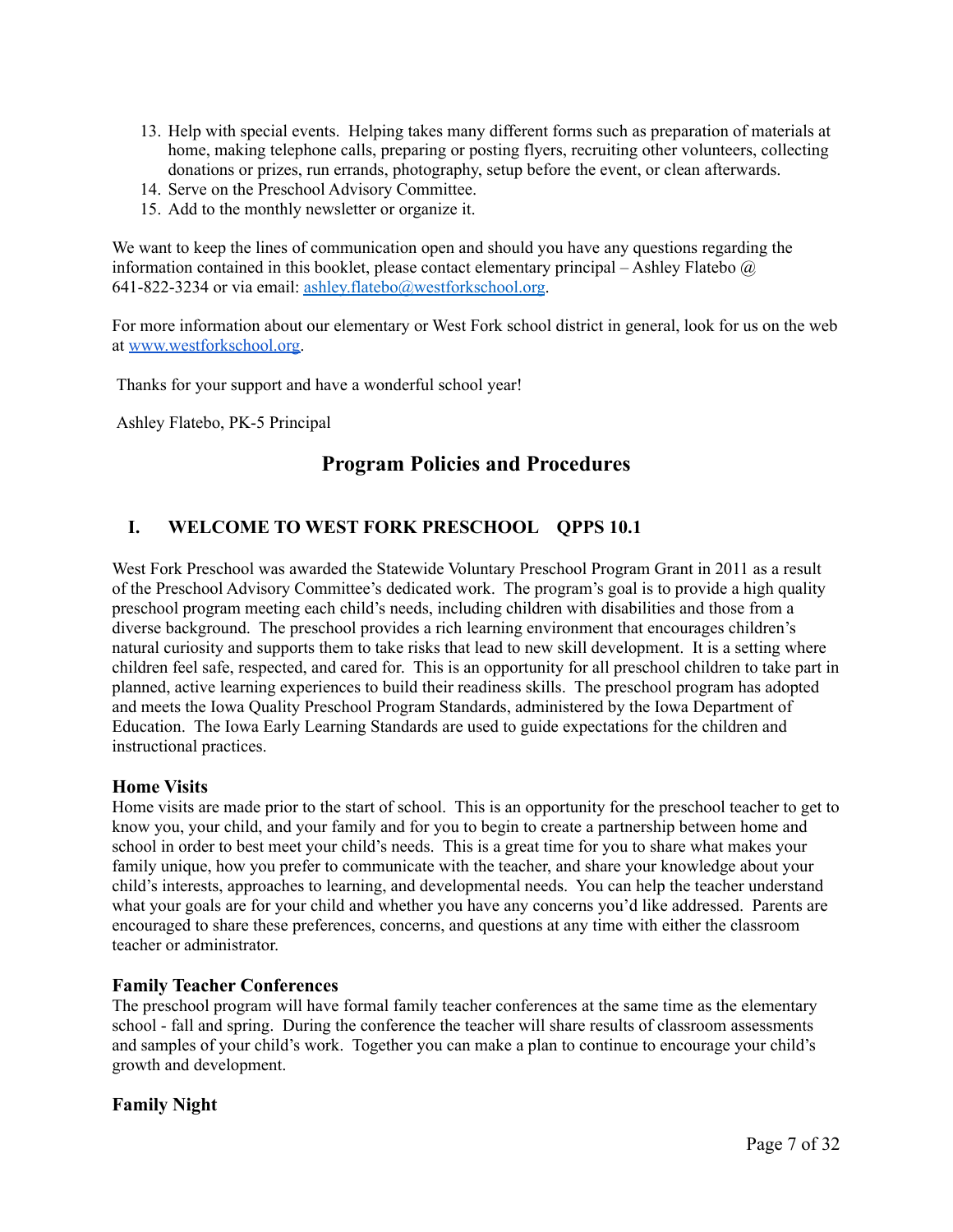Family night is an opportunity for you and your family to come to school to participate in fun as well as educational activities. Based on results from a family survey, the teaching staff will select a topic for the evening. With help from family volunteers, the night will be planned to meet the needs of the children and families in the classroom. Past practices have included a Preschool Pathways program that facilitates a multi-week learning experience. We encourage all parents to take advantage of this opportunity if it or a similar program becomes available in the future.

# **I. MISSION, PHILOSOPHY, AND GOALS QPPS 10.1**

#### *West Fork Mission:*

THe West Fork Community School District is dedicated to creating successful learners, citizens, and leaders.

#### *West Fork Vision Statement:*

West Fork students will be proud of their educational experience and confident in their ability to succeed in a complex global environment.

#### *West Fork Preschool Mission Statement:*

The mission of West Fork Preschool is to help children learn to develop a sense of personal worth, security, a feeling of self- control, creativity, responsibility, interest and joy in learning. We will also help them learn the value of sharing, the enjoyment of being curious and more about the world around them through guided exploration.

West Fork Preschool will provide EXCELLENCE OF EDUCATION so that each student will discover LIFELONG LEARNING and become a self-respecting, contributing adult member of society.

# *West Fork Preschool goals:*

Our goals are based on the Iowa Early Learning Standards where we will work in collaboration with families to build knowledge around creative arts, social studies, different approaches to learning, physical well-being and motor development, social and emotional development, science, mathematics, and communication, language, and literacy.

# **II. ENROLLMENT**

# **Equal Educational Opportunity**

It is the policy of the West Fork Community School not to discriminate in its education programs or educational activities on the basis of sexual orientation, race, religion, color, national origin, marital status or disability. Students are educated in programs, which foster knowledge of, and respect and appreciation for, the historical and contemporary contributions of diverse cultural groups, as well as men and women, to society. Students who feel they have been discriminated against are encouraged to report it to the school district Affirmative Action Coordinator, Jen Schmidt, and she can be reached at 641-822-3234. Inquiries may also be directed in writing to the Director of the region VII Office of Civil Rights, US Department of Education, 310 W. Wisconsin Ave., Ste. 800, Milwaukee, Wi, 53203-2292, (414) 291-1111, or the Iowa Department of Education, Grimes State Office Building, Des Moines, IA 50319-0146, (515) 281-5294. Procedures and levels are outlined in district policy for resolving complaints and are available upon request from the curriculum director's office.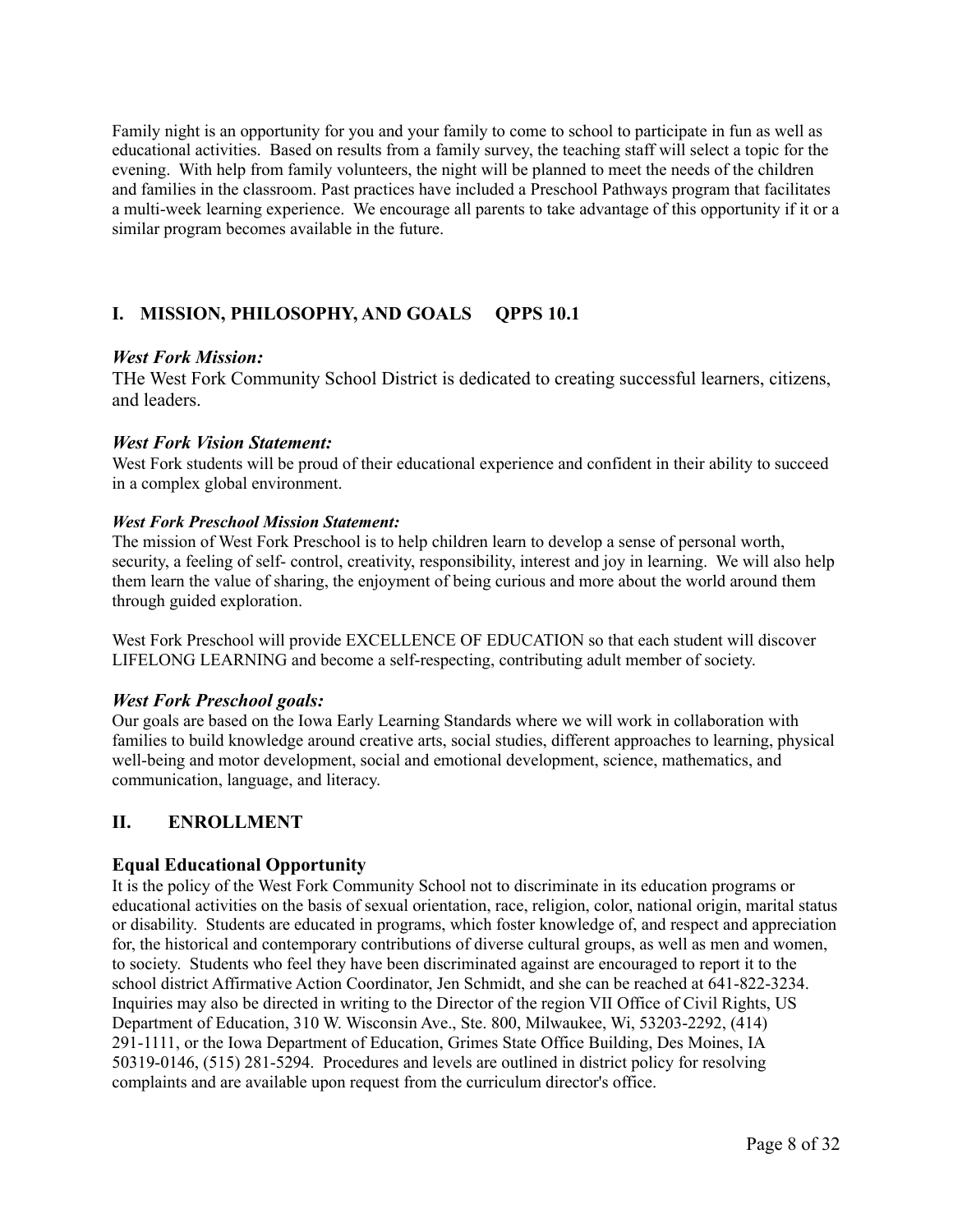# **Eligibility**

Children must be three years of age prior to September  $15<sup>th</sup>$  of the current school year to attend three year old preschool. Children must be four years of age prior to September 15<sup>th</sup> of the current year to attend four year old preschool. Pre-registration will begin in the spring of the year. Registration materials are available from the elementary secretary. Final registration will occur in the fall.

## **Arrival and Dismissal Times**

#### Three Year old Preschool

Children attend Tuesday and Thursday from 8:15 a.m. to 11:30 a.m. Busing is provided to school, parents to provide pick up. These children do not eat breakfast at school.

#### Four Year old Preschool-Full Day Program

Children attend Monday, Wednesday, and Friday from 8:15 a.m. to 3:00 p.m. Busing is provided before and after school. Students do not attend on Tuesday and Thursday. This allows for parent meetings, home visits, planning time for the teaching staff, and collaboration with community agencies.

#### Four Year old Preschool-Half Day Program

Children attend Monday, Wednesday, and Friday from 8:15 a.m. to 1:15 p.m. Busing is provided before school, parents are to provide pick up. Students do not attend on Tuesday and Thursday. This allows for parent meetings, home visits, planning time for the teaching staff, and collaboration with community agencies.

#### Pre-Kindergarten

Children attend Monday thru Friday from 8:15 a.m. to 3:00 p.m. Monday through Friday. Busing is provided before and after school.

If your 4 year old or Pre-K student walks to school or is dropped off by a private vehicle, please have them arrive by 8:15 a.m., unless they are to eat breakfast. If they are eating breakfast at school, please have them arrive by 8:00 a.m.

Meal fees for 4 year old preschool and Pre-K will be as follows: Breakfast - \$1.60; Lunch - \$2.50. If your child brings cold lunch and wants milk, \$0.40 will be charged for the milk. These fees will not be charged if your child is absent. A hot lunch will be provided at school. A separate meal account will be kept for each child and you will be notified when your child's food account needs more money. If a child is unable to drink milk, his/her parents will be responsible for sending a suitable, nutritious substitute or water will be provided.

The preschool follows the West Fork School calendar.

#### **Fees**

Cost for 3 year old preschool is \$50/month.

Cost for 4 year old preschool is \$75/month for the full day program.

Tuition is due the first school day of each calendar month.

The 5 yr old PreK and 4 year old preschool ½ day program students are not charged a monthly fee Students will also need lunch money in their accounts for lunch and breakfast, if they choose to eat at school.

We prefer that you pay by check as it assures that you get proper credit for tuition and meals. Checks for meals should be made separately from tuition checks. Make checks payable to West Fork School.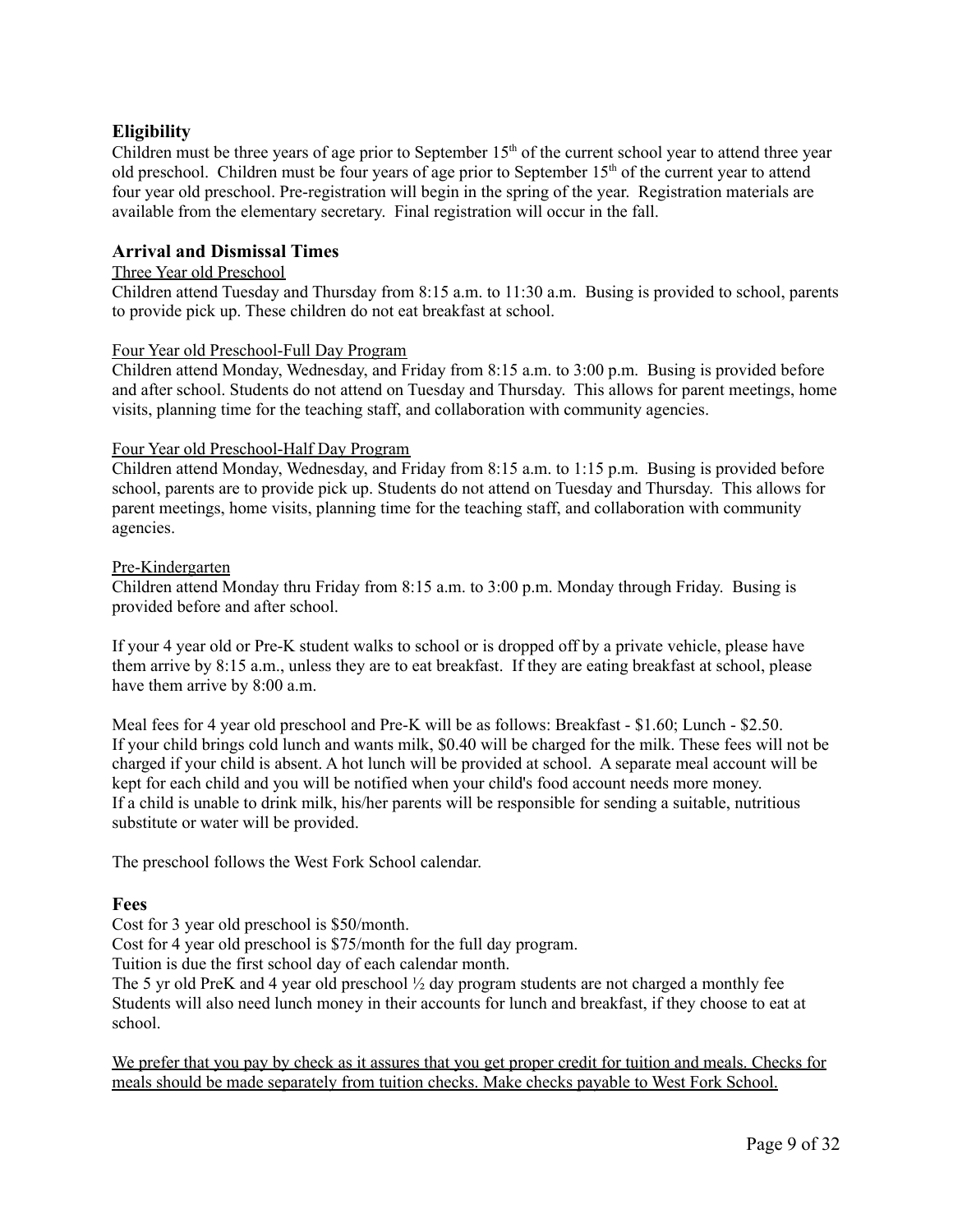# **General Information**

Within six weeks after a child begins the program, health records that document the dates of service shall be submitted that show the child is current for routine screening tests and immunizations according to the schedule recommended and published by the American Academy of Pediatrics. **QPPS 5.1**

The maximum class size is 20 children in each session based on square footage of the current location. A teaching staff-child ratio of at least 1:10 will be maintained at all times for four year old students and 1:9 for 3 year old students to encourage adult-child interactions and promote activity among children. The elementary principal will maintain a current list of available substitutes for both the teacher and teacher assistant. Should one of the teaching staff need to temporarily leave the room, the teacher will call the elementary office and the principal will arrange for coverage of the classroom to maintain the staff-child ratio. **QPPS 10.4**

The preschool program provides all children, including those with disabilities and unique learning needs. Modifications are made in the environment and staffing patterns in order to include children with special needs. Facilities meet American with Disabilities Act accessibility requirements. Accessibility includes access to buildings, toilets, sinks, drinking fountains, outdoor play space, and all classroom and therapy areas. Staff are aware of the identified needs of individual children and are trained to follow through on specific intervention plans. It is our belief that inclusion in our program will enrich the experience for teachers, students, other children and their families. **QPPS 9.10**

# **IV. A CHILD'S DAY**

# **Who Works In The Preschool**

Program Administrator The elementary principal is designated as the program administrator supervising the preschool program. The elementary principal meets all qualifications described in the Iowa Quality Preschool Program Standards. **QPPS 10.2**

Teacher

A full-time teacher licensed by the Iowa Board of Educational Examiners and holding an early childhood endorsement is assigned to the preschool classroom. **QPPS 6.2**

# Associate

A full time teacher assistant in the classroom carries out activities under the supervision of the teacher. The teacher assistant will have specialized training in early childhood education. **QPPS 6.3** Health Staff

The preschool will have the assistance of the school nurse. The current nurse is employed full time, is a certified RN, and is recertified every three years. She maintains student health records by updating them quarterly, and attends to the health needs of the students while they are at school. She is available for parent consultation when necessary. At least one staff member who has a certificate showing satisfactory completion of pediatric first-aid training, including managing a blocked airway and providing rescue breathing for children, is always present with each group of children. **QPPS 5.2** Support Staff

Central Rivers AEA support staff provide resources and assistance to the teacher and classroom upon request to help all children be successful in the preschool setting. Such staff may include: early childhood consultant, speech and language pathologist, social worker, occupational therapist, physical therapist or others.

# **Daily Activities**

A consistent daily schedule is planned to offer a balance of learning activities. Learning is both formal and informal. Play is planned for at least for one, continuous hour every day. Listening is balanced with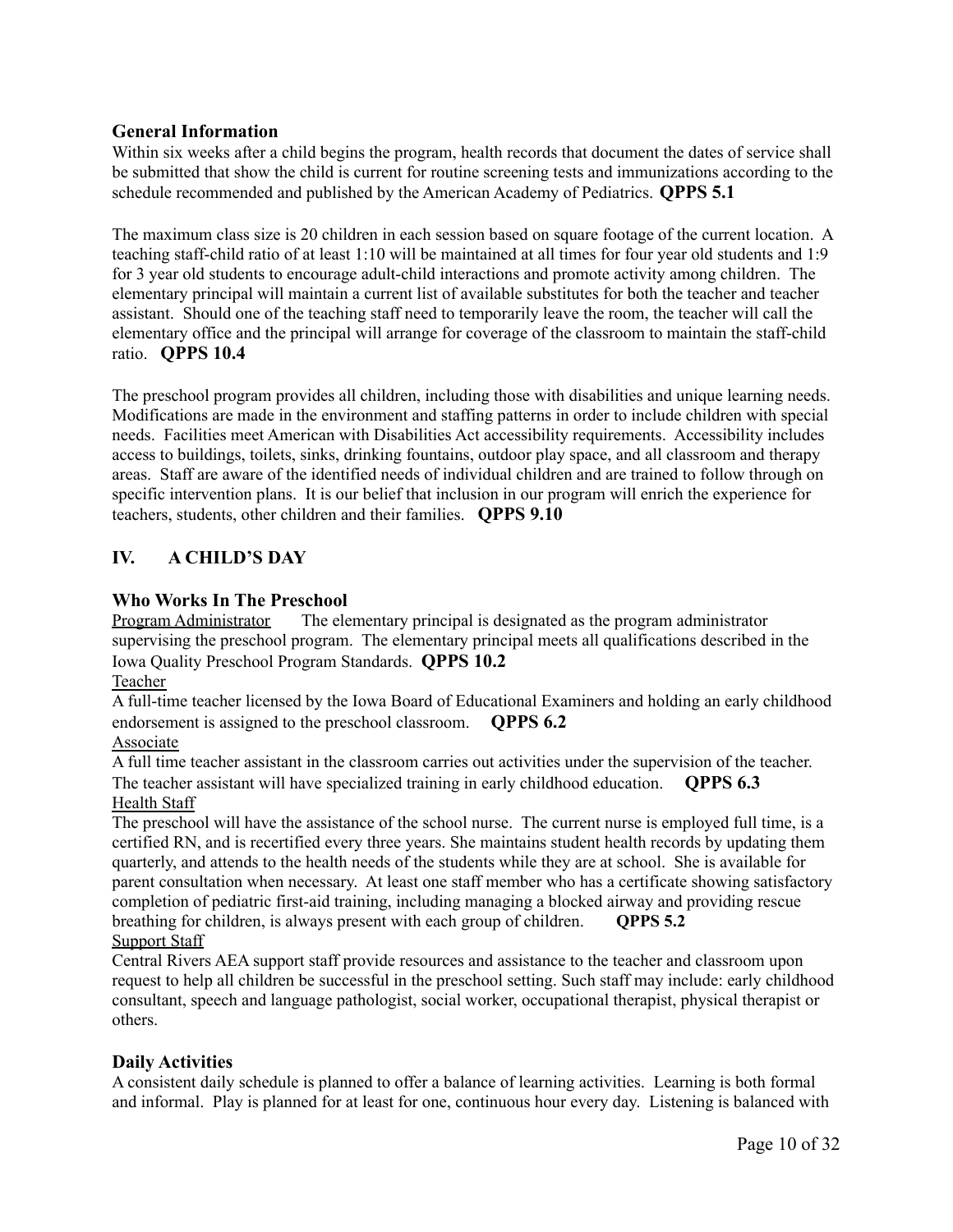talking, group activities with solitary time, indoors with outdoors, quiet play with noisy play. Your child will have the opportunity for the following types of activities every day:

Interest Areas: Blocks, Dramatic Play, Toys & games, Art, Library, Discovery, Sand & Water, Music & Movement, Cooking, Technology, and Outdoors.

Education will be provided in large and small groups as well as individual activities. Self-directed play and outdoor activities will also be arranged.

Lesson plans for each week are posted in the classroom showing how these activities are incorporated into the daily schedule. Weekly notes will be sent home to families in children's backpacks and electronically, if parents desire. Play is planned for a continuous hour - uninterrupted play

#### **Curriculum**

Curriculum is a framework for learning opportunities and experiences. It is a process by which learners obtain knowledge and understanding, while developing life skills. It is continually revised and evaluated to make learning fun and exciting. Teachers organize space and select materials in all content and developmental areas to stimulate exploration, experimentation, discovery, and conceptual learning. Teachers work to prevent challenging or disruptive behaviors through: environmental design, schedules that meet the needs and abilities of children, effective transitions, and engaging activities. Teaching staff and children work together to arrange the classroom materials in predictable ways so children know where to find things and where to put them away. **QPPS 2.1 - 2.3**

It is the policy of this district that the curriculum content and instructional materials utilized reflect the cultural and racial diversity present in the United States and the variety of careers, roles, and lifestyles open to women as well as men in our society. One of the objectives of the total curriculum and teaching strategies is to reduce stereotyping and to eliminate bias on the basis of sex, race, ethnic origin, religion, and physical disability. The curriculum should foster respect and appreciation for the cultural diversity found in our country and an awareness of the rights, duties, and responsibilities of each individual as a member of a multicultural nonsexist society. **QPPS 1.7**

The preschool program uses *Creative Curriculum,* a research and theory based comprehensive curriculum designed for children ages 3-5. Five components – How Children Develop and Learn, The Learning Environment, What Children Learn, The Teacher's Role, and The Family Role make up the organizational structure of *Creative Curriculum*. Eleven interest areas – Blocks, Dramatic Play, Toys and Games, Art, Library, Discovery, Sand and Water, Music and Movement, Cooking, Computers, and Outdoors apply the five components to these areas. It provides children an opportunity to learn in a variety of ways - through play, problem solving, movement, art, music, drawing and writing, listening, and storytelling. Suggestions for modifications and adaptations are an integral part of the curriculum. **QPPS 2.1, 2.2**

#### **Child Assessment**

#### *Guiding principles:*

It is the school district's belief that assessment of young children should be purposeful, developmentally appropriate, and take place in the natural setting by familiar adults. The results will be used for planning experiences for the children and to guide instruction. Assessment will never be used to label children or to include or exclude them from a program. A family's culture and a child's experiences outside the school setting are recognized as being an important piece of the child's growth and development. All results will be kept confidential, placed in each child's file, and stored in a secure filing cabinet. **QPPS 4.3**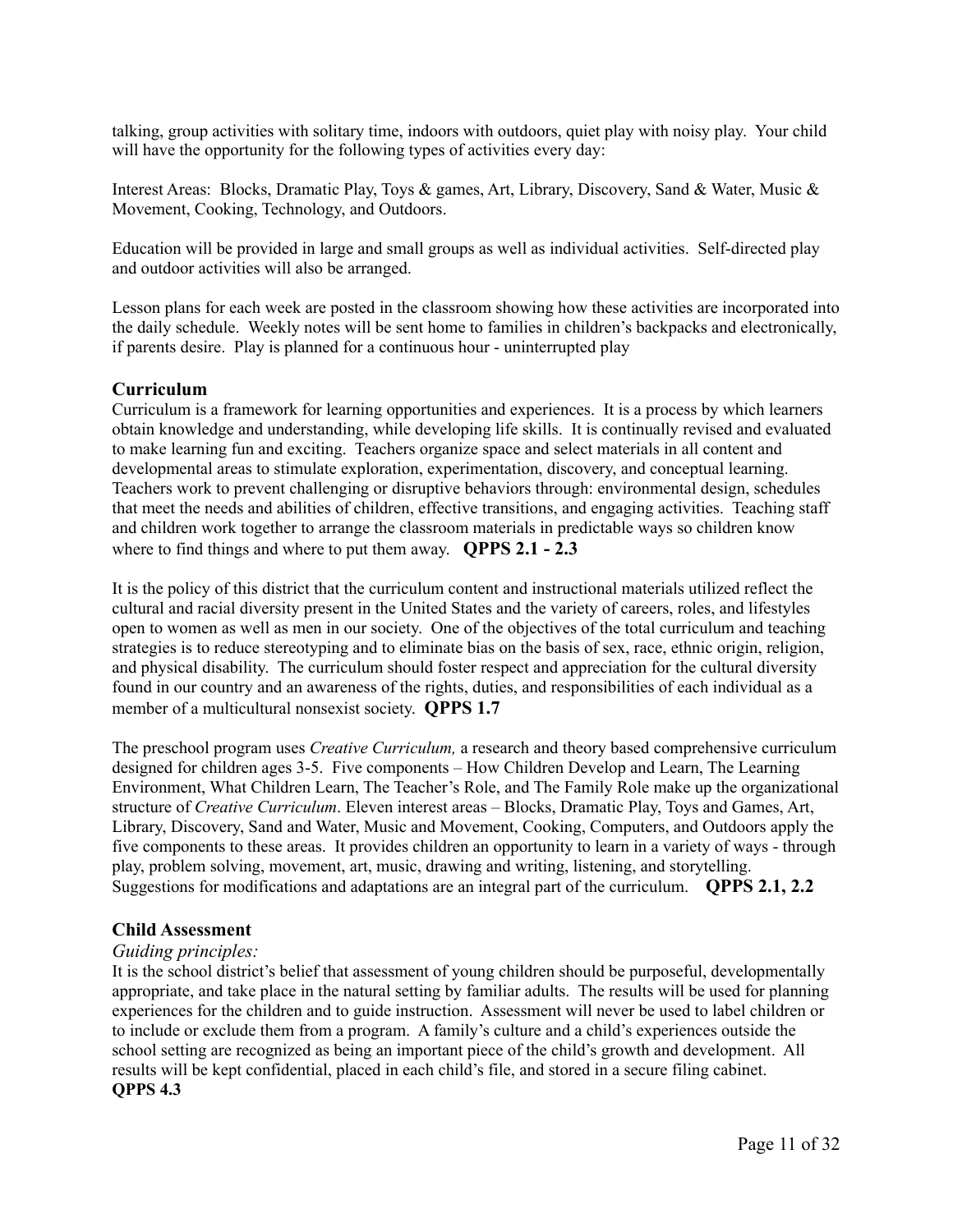Children are assessed in the following ways:

- *Teaching Strategies Gold Assessment* is modified to align with the Iowa Early Learning Standards. It records student progress in all developmental areas at the beginning, middle and end of the year.
- Observational data provides an ongoing anecdotal record of each child's progress during daily activities.
- Child portfolios are organized by the teaching staff and include the assessments, observational data, and child work samples collected on an on-going basis.
- Families are asked to contribute information about their child's progress. Young children often show different skills in different settings. Working together, the teaching staff and families can gather a complete picture of a child's growth and development.

The information from the above is used in the following ways:

- To provide information about children's needs, interests, and abilities in order to plan developmentally appropriate experiences for them;
- To provide information to parents about their children's developmental milestones;
- To indicate possible areas that require additional assessment.

Assessment information will be shared formally with families during Parent Teacher Conferences in the fall and spring. The preschool teacher will communicate weekly regarding children's activities and developmental milestones. Informal conferences are always welcome and can be requested at any time. **QPPS 7.3, 7.5**

If, through observation or information on the *Teaching Strategies Gold Assessment* the teacher feels that there is a possible issue related to a developmental delay or other special need, she/he will communicate this to the family during a conference, sharing documentation of the concern. Suggestions for next steps may include the following, with the knowledge and consent of the parents:

The teacher requests assistance from the Pre-School Assistance Team as an early intervention

process. This team engages in problem identification, plan interventions, provide support, and make outside resources available to those individuals requesting assistance. The Tier 2 team is available and functional for all students and teachers in the building.

▪ A request made to Central Rivers AEA for support and additional ideas or more formalized testing.

The preschool teacher would assist in arranging for developmental screening and referral for diagnostic assessment when indicated. **QPPS 7.4**

If a child is determined to need special accommodations, those accommodations are included in the materials, environment, and lesson plans for that child. Examples include sign language and visuals for children with hearing impairments or language delays and behavior plans for children whose behavior does not respond to the typical strategies used by teaching staff in the classroom.

# **Supervision Policy**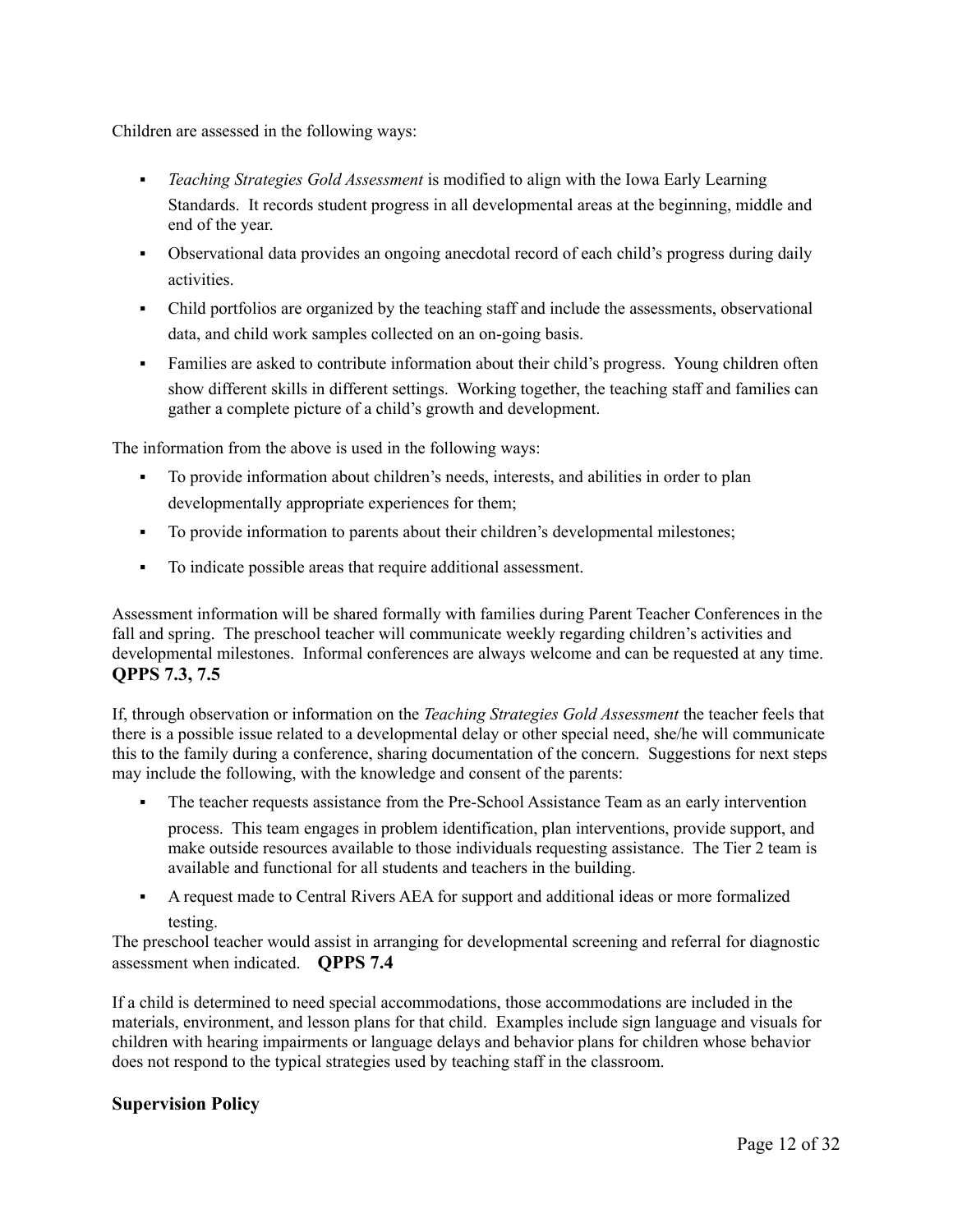Before children arrive at school, the preschool teacher will complete the following daily safety checklist indoor and outdoor:

- Staff clean and sanitize toilet seats, toilet handles, toilet bowls, doorknobs, or cubicle handles and floors either daily or immediately if visibly soiled. Staff clean and sanitize potty chairs, f in use, after each child's use.
- All safety plugs and electric outlets covered, heat/AC, water temperature, and toilets, etc. in working order. Floor coverings are secured to keep staff and children from tripping or slipping.
- All cleaning supplies/poisons out of children reach and are stored properly.
- Classroom and materials checked for cleanliness/broken parts, etc. including playground.
- Supplies checked first aid kit, latex gloves, soap, paper towels, etc.
- Daily monitoring of the environment spills, sand, etc. Other serious problems will be reported to the head custodian.
- Upon arrival, each child is observed by the teacher for signs of illness or injury that could affect the child's ability to participate in the daily activities. **QPPS 9.11, 9.12, 9.13**

No child will be left unsupervised while attending preschool. Staff will supervise primarily by sight. Supervision for short intervals by sound is permissible as long as teachers check every two to three minutes on children who are out-of-sight (e.g. those who can use the toilet independently, who are in the library area, etc.) **QPPS 9.2**

#### **Creating a Predictable, Consistent, and Harmonious Classroom**

Teaching staff will equitably use positive guidance, redirection, and planning ahead to prevent problems. They will encourage appropriate behavior through the use of consistent clear rules, and involving children in problem solving to foster the child's own ability to become self disciplined. Where the child understands words, discipline will be explained to the child before and at the time of any disciplinary action. Teaching staff will encourage children to respect other people, to be fair, respect, property and learn to be responsible for their actions. Teaching staff will use discipline that is consistent, clear, and understandable to the child. They will help children learn to persist when frustrated, play cooperatively with other children, use language to communicate needs, and learn turn taking. **QPPS 1.7**

#### *Challenging Behavior*

The teaching staff in the preschool is highly trained, responsive, respectful, and purposeful. The teachers anticipate and take steps to prevent potential challenging behaviors. They evaluate and change their responses based on individual needs. When children have challenging behaviors teachers promote prosocial behavior by:

- interacting in a respectful manner with all children.
- modeling turn taking and sharing as well as caring behaviors
- helping children negotiate their interactions with one another and with shared materials.
- engaging children in the care of their classroom and ensuring that each child has an opportunity to contribute to the group.
- encouraging children to listen to one another and helping them to provide comfort when others are sad or distressed **QPPS 1.8**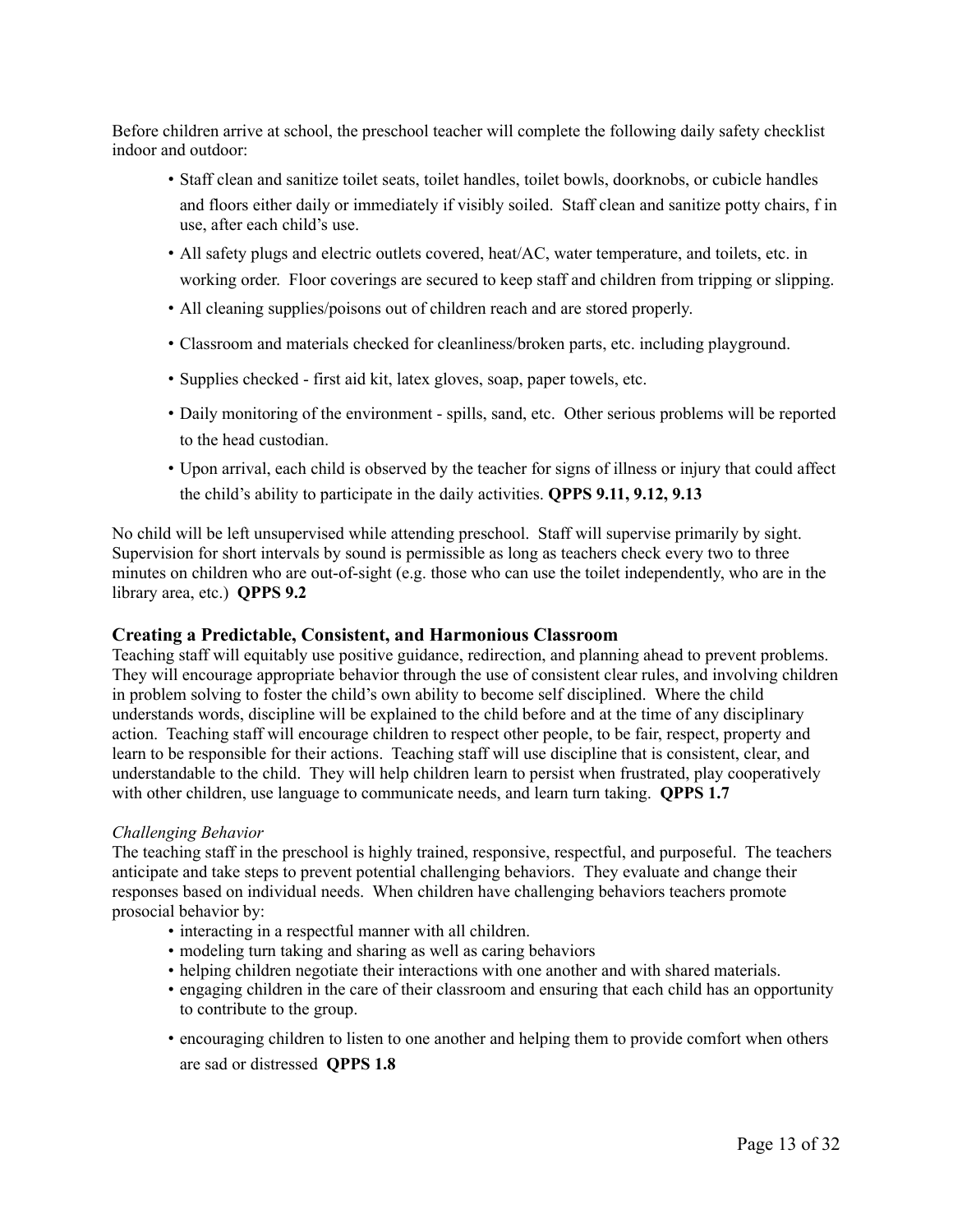Teaching staff will guide children to develop self-regulation and orderly conduct in relationship to peers and adults. Children will be taught social, communication, and emotional regulation skills. If a child displays persistent, serious, and challenging behavior, the teaching staff, parents, and AEA support staff will work as a team to develop and implement an intervention that supports the child's inclusion and success. **QPPS 1.9**

Aggressive physical behavior toward staff or children is unacceptable. Teaching staff will intervene immediately when a child becomes physically aggressive to protect all of the children and encourage more acceptable behavior.

Positive guidance will be the usual technique for managing children with challenging behaviors rather than punishing them for having problems they have not yet learned to solve. In addition, staff may: (1) Separate the children involved; (2) Immediately comfort the individual who was injured; (3) Care for any injury suffered by the victim involved in the incident.; (4) Notify parents or legal guardians of children involved in the incident; (5) Review the adequacy of the teaching staff supervision, appropriateness of program activities, and administrative corrective action is there is a recurrence.

The program does not, and will not, employ any of the following disciplinary procedures:

- 1. harsh or abusive tone of voice with the children nor make threats or derogatory remarks.
- 2. physical punishment, including spanking, hitting, shaking, or grabbing.
- 3. any punishment that would humiliate, frighten, or subject a child to neglect.
- 4. withhold nor threaten to withhold food as a form of discipline.

#### **Outside Play and Learning**

We have daily opportunities for outdoor play as the weather permits and provided the weather air quality and environmental safety conditions do not pose a threat. This allows children the opportunity to develop their large muscle skills, get exercise, and be active. Sometimes we spend longer getting bundled up than we spend outside. We use the Child Care Weather Watch guidelines produced by Healthy Child Care Iowa to determine if the Wind Chill Factor or Heat Index is safe for outdoor play. **QPPS 5.5, 5.6 9.5-9.7**

In cases when we cannot go outside (due to weather conditions) children are given the opportunity to use indoor equipment for similar activities inside and are supervised at the same level as outdoor equipment. For example, gymnasium spaces are utilized for gross motor activities.

In order to make sure that your child can play comfortably outside it is important to dress him/her according to the weather. When it is cold outside he/she needs a warm coat, mittens or gloves and a hat (labeled with your child's name). For the warmer days dressing your child lightly is just as important. For those in-between days dressing your child in layers is a practical idea.

There are areas on the playground for children to be in the shade and still be active. We encourage you to bring a hat or other clothing for your child to wear as another protection from the sun. Sunscreen or sunblock with UVB and UVA protection of SPF 15 or higher will be applied to your child's exposed skin (only with your written parental permission to do so). We will also use an insect repellent containing DEET(only with your written permission) no more than once a day to protect your child from insect bites when the public health authorities recommend its use.

Program staff will complete the National Program for Playground Safety's Suggested General Maintenance Checklist on a weekly basis.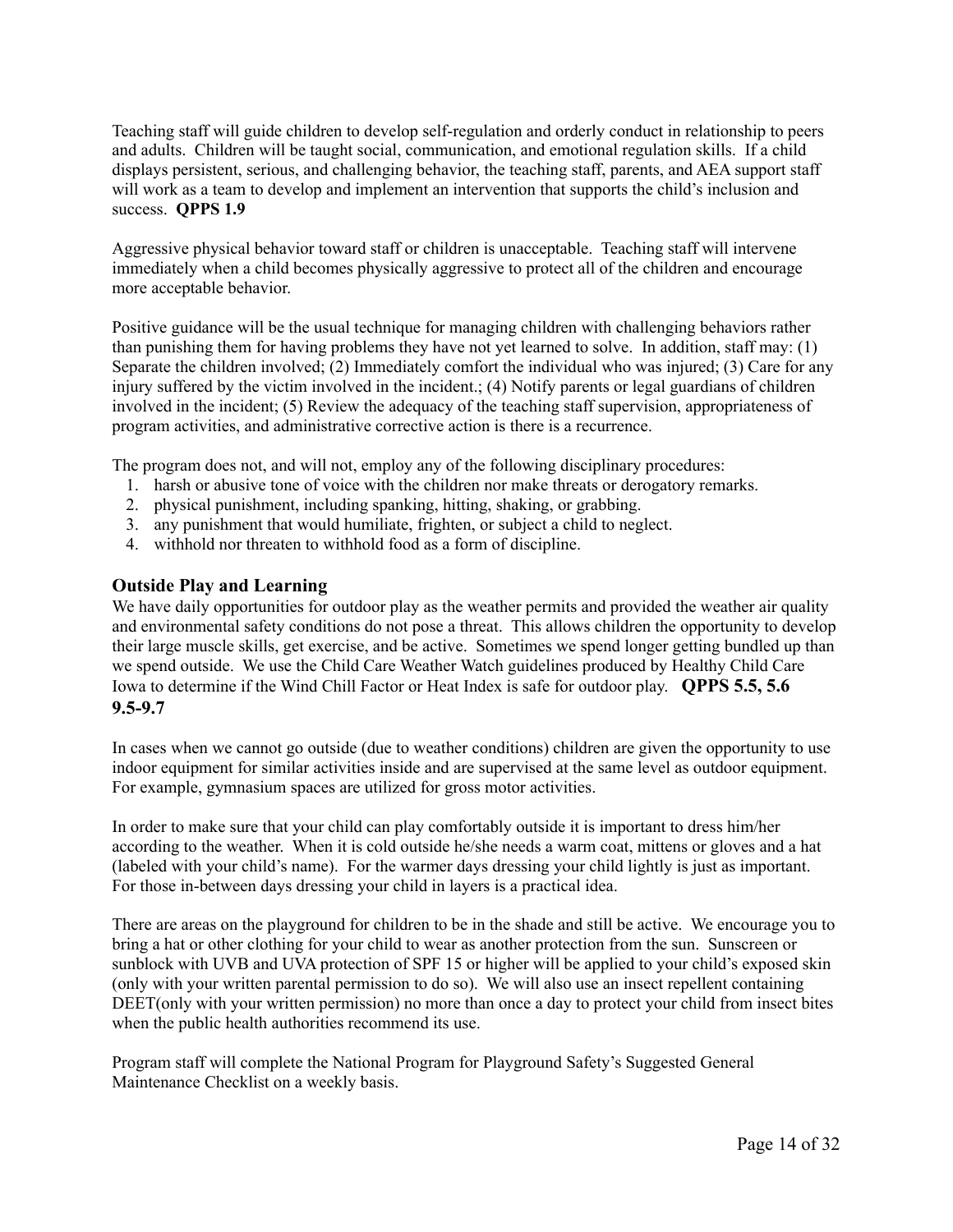# **Clothing**

Your child will be learning through creative, active play that can sometimes be messy. Your child should wear comfortable, washable clothing as well as rubber-soled and closed-toe shoes to school. While we encourage the use of paint smocks or shirts during art projects, we can't guarantee that spills or stains will not occur. Clothing should be free of words, graphics, or pictures that are profane, immoral, illegal, or disruptive in nature. All families are asked to provide an extra set of clothing for their child in case of an "accident" or messy play. Please clearly label the clothing with your child's name to reduce the possibility of mistakes.

# **Toilet Learning**

Toilet learning is an important time in a child's development. For children who are unable to use the toilet consistently, the following procedures are in place:

- 1. Diapering will only be done in the designated diaper area, i.e., the bathroom adjacent to the classroom with a fold down changing table. Food handling will not be permitted in this diapering area.
- 2. For children who are unable to use the toilet consistently, the program makes sure that: a. For children who require cloth diapers, the diaper has an absorbent inner lining completely contained within an outer covering made of waterproof material that prevents the escape of feces and urine. Both the diaper and the outer covering are changed as a unit.

b. Cloth diapers and clothing that are soiled by urine or feces are immediately placed in a plastic bag (without rinsing or avoidable handling) and sent home that day for laundering.

Staff check children for signs that diapers or pull-ups are wet or contain feces

- c. at least every two hours when children are awake and
- d. when children awaken.
- e. Diapers are changed when wet or soiled.

f. Staff change children's diapers or soiled underwear in the designated changing areas and not elsewhere in the facility.

g. Each changing area is separated by a partial wall or at least three feet from other areas that children use and is used exclusively for one designated group of children. For kindergartners, the program may use an underclothing changing area designated for and used only by this age group. h. At all times, caregivers have a hand on the child when being changed on an elevated surface.

In the changing area, staff

- i. post changing procedures and
- j. follow changing procedures
- k. These procedures are used to evaluate teaching staff who change diapers.

l. Surfaces used for changing and on which changing materials are placed are not used for other purposes, including temporary placement of other objects, and especially not for any object involved with food or feeding.

m. Containers that hold soiled diapers and diapering materials have a lid that opens and closes tightly using a hands-free device (e.g., a step can).

n. Containers are kept closed and

o. are not accessible to children.

p. Staff members whose primary function is preparing food do not change diapers until their food preparation duties are completed for the day.

# **Objects From Home**

Because the preschool program provides ample toys and learning materials for your child, we ask that you limit toys brought from home. If your child brings an "attachment" item from home, we ask that it is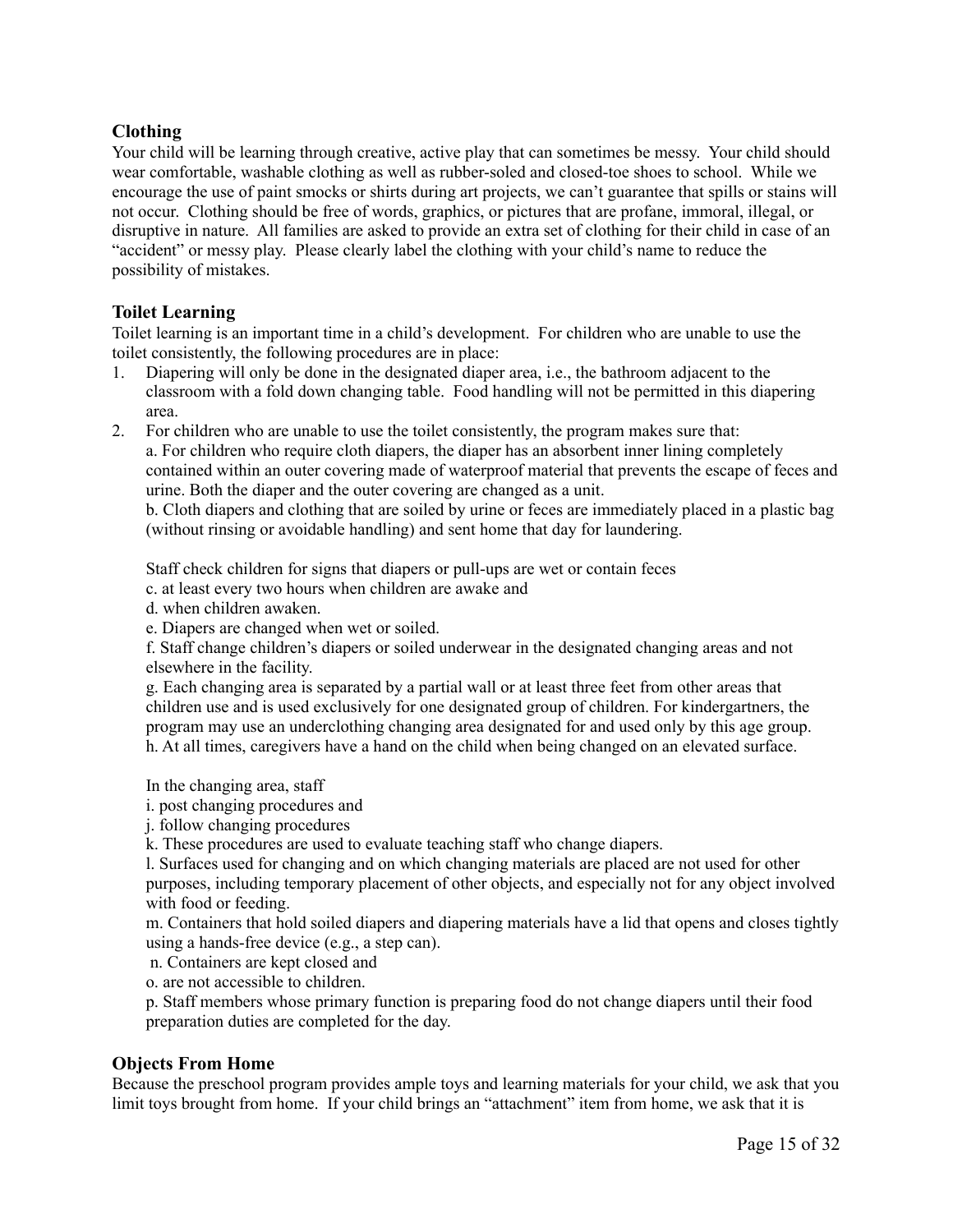small enough to fit inside his/her backpack or cubby. Please do not allow children to bring gum, candy, money, or toy guns to school. The program cannot be responsible for lost or broken toys brought from home.

# **Weapon Policy**

No student shall carry, have in his or her possession, store, keep, leave, place or put into the possession of another student any real weapon or a look-alike weapon on any school premises, in any school vehicle or any vehicle used by the school or for school purposes, in any school building or other buildings or premises used for school functions, whether or not any person is endangered by such actions. "Look-alike weapon" means any item that resembles or appears to be a weapon. *A zero tolerance policy on dangerous* weapons (real or toy) is in effect; i.e., gun, squirt guns, water rifles or pistols, slingshots, toy guns, toy *grenades and other similar items knives, etc. Violation may result in a student suspension/expulsion.*

# **Classroom Animals and Pets**

#### *No live animals are to be inside the West Fork School buildings or classrooms at any time.*

If you, as a parent or legal guardian, want to bring your family pet to share with your child's classroom you are welcome. However, all animals must remain outside the school buildings during the visit. The preschool teacher ensures that the animal does not create an unsafe or unsanitary condition. The animal would appear to be in good health and have documentation from a veterinarian or an animal shelter to show that the animal is fully immunized (if the animal should be so protected) and suitable for contact with children. The teacher would ensure staff and children practice good hygiene and hand washing when coming into contact with the animal and after coming into contact with the animal. Teaching staff supervise all interactions between children and animals and instruct children on safe behavior when in close proximity to animals.

Any children allergic to the pet will not be exposed to the animal. Reptiles are not allowed because of the risk for salmonella. The classroom teacher is responsible for checking requirements have been met. **QPPS 5.26**

# **Birthdays**

Birthdays are an important and significant event in the life of a child. They afford the opportunity for children to be given special recognition. Accordingly, students who wish to bring treats for the class on their birthday may do so. Food that comes from home for sharing among the children must be either whole fruits or commercially prepared packaged foods in factory-sealed containers. The teacher will provide families a list of foods meeting the USDA's Child and Adult Care Food Program guidelines. Those who have summer birthdays are welcome to choose a school day to celebrate with their class. Invitations to parties outside of school that do not include the entire class will not be distributed at school. Absolutely no food items containing peanuts or peanut products are allowed. **QPPS 5.13**

# **V. COMMUNICATION WITH FAMILIES/FAMILY INVOLVEMENT**

The program will promote communication between families and staff by using written notes as well as informal conversations or e-mail. Families are encouraged to send written notes and/or email with important information so all the staff who work with the child can share the parent's communication. Parents are encouraged to maintain regular, on-going, two-way communication with the teaching staff in a manner that best meets their needs - email, in person, notes, or phone calls. **QPPS 1.1, 7.5**

# **Open Door Policy**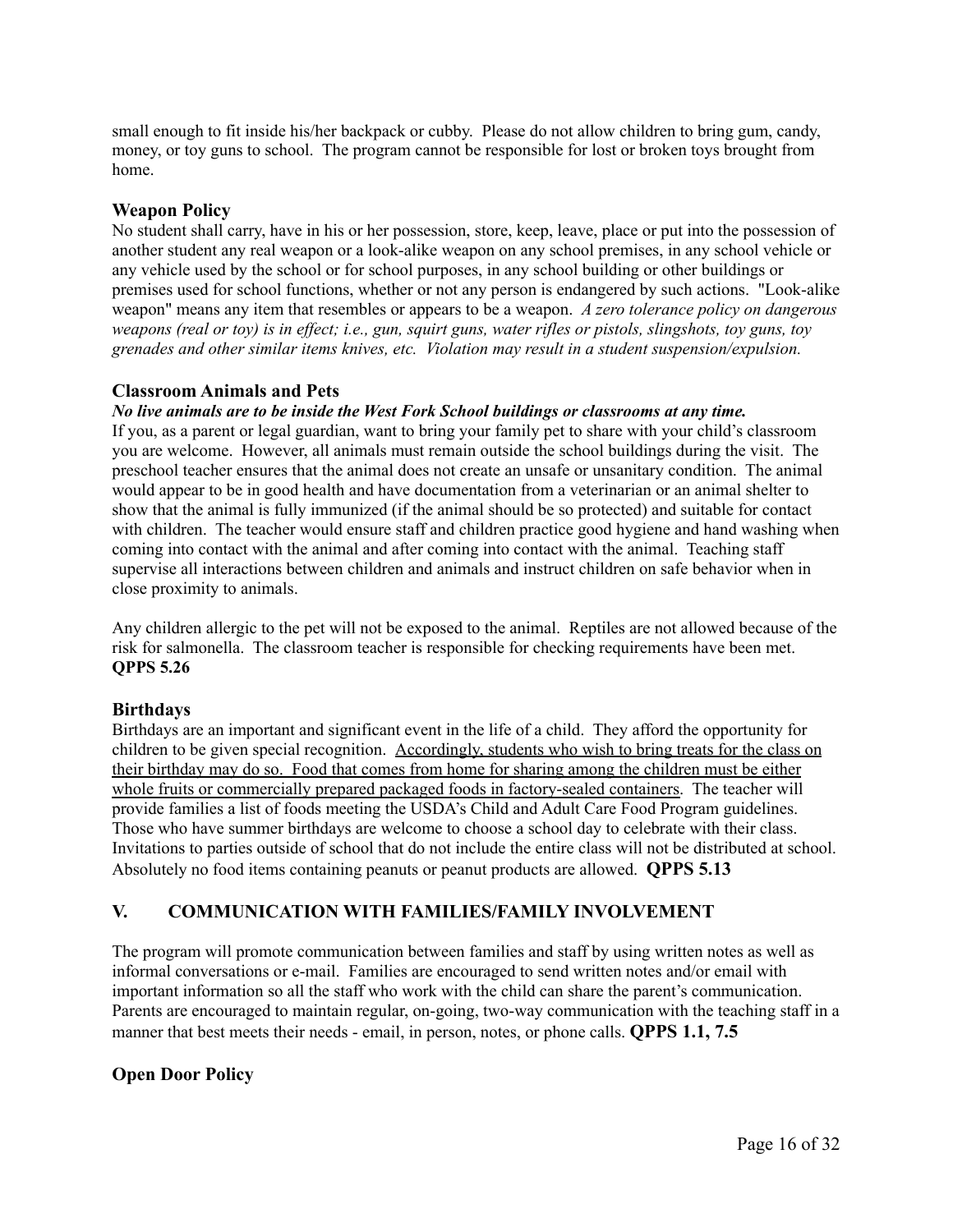Parents and legal guardians are always welcome to visit the preschool classroom. As a safety feature, all parents and visitors will check in at the elementary school office. Visitors are asked to please use discretion with regard to bringing babies and toddlers to school as young children may disrupt class sessions. Photo identification will be required for any unknown visitor to the classroom. When possible, please contact the teacher prior to your visit, especially if you are planning to have lunch with your child.

## **Arrival and Departure of Children**

All motor vehicle transportation provided by parents, legal guardians or others designated by parents or legal guardians will include the use of age-appropriate, and size-appropriate seat restraints.

When bringing your child to school, we ask that you park your car in the parking lot. Please hold your child's hand as you bring your child to the preschool door to decrease the possibility of an accident. Parents or legal guardians must either accompany children to the classroom at the beginning of the day or leave their child in the care of one of the teaching staff. No child will be permitted to leave the building without an adult. **QPPS 10.11**

Other than parents or legal guardians, only persons with prior written authorization (Parent Consent Form) will be allowed to pick up a child from the school. Anyone who is unfamiliar to teaching staff, including authorized individuals, will be asked to present photo identification before a child is released to them.

In the interest of students'safety, parents/guardians/authorized individuals are requested to report directly to the office when picking up their child rather than going to the child's classroom. Likewise, when a student returns to the building following an absence during the school day, the adult should stop in the office and sign the child in.

If your child rides the school bus to school, teaching staff will go to each bus as it arrives to greet and assist the student off the bus. At dismissal, teaching staff will accompany each student to the bus and assist the student onto the bus.

When all children have arrived, teaching staff will walk the children to the classroom where the preschool teacher will record attendance for the day. Throughout the day each time children transition from one location to another, i.e. classroom to outdoor, the teacher will be responsible for counting the number of children whenever leaving one area and when arriving at another to confirm the safe whereabouts of every child at all times.

#### **Transportation**

The West Fork Community Schools will provide school bus transportation for 4-5 year old preschoolers to and from school if enrolled in a full day program. 3 year old students and 4 year old preschoolers in a half day program will be provided school bus transportation to school. Parents or legal guardians may request transportation at enrollment, indicating the pick up and drop off address, the name of the responsible person at that address, and emergency contact information for all parties involved. Parents or legal guardians are asked to keep their information current by reporting changes to the preschool teacher or elementary school secretary. All information will be updated at least quarterly by teaching staff.

For children who have special needs for transportation, the facility will use a plan based on a functional assessment of the child's needs related to transportation that is filled out by the child's physician. This plan will address special equipment, staffing and care in the vehicle during transport. Any accommodations indicated in the child's Individualized Educational Program will be implemented as described.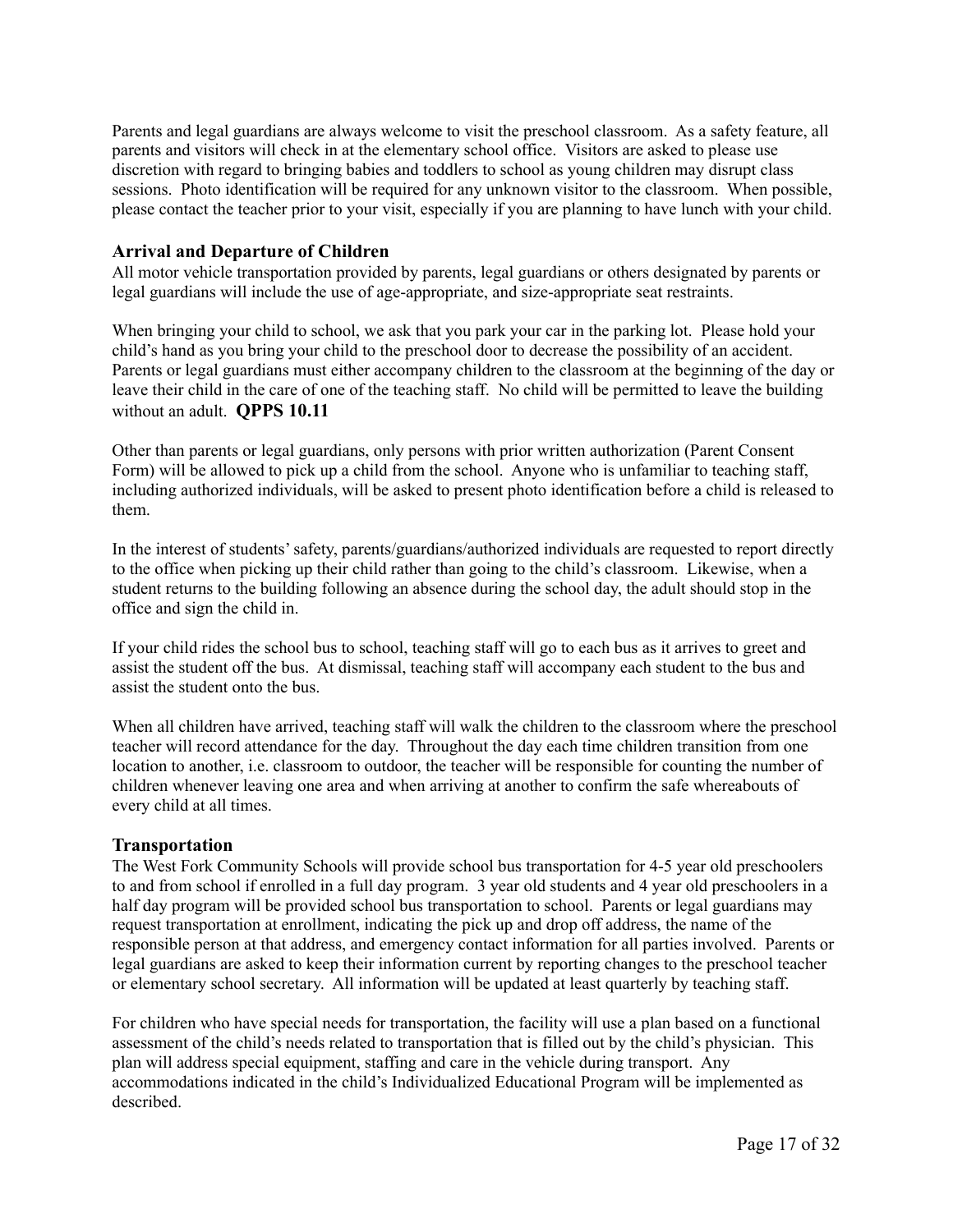# **Field Trips**

An important learning opportunity can take place in the form of a field trip that is relevant and reinforces what has been taught in the classroom. The West Fork school buses are used for these field trips. Parents will be informed of each field trip through a newsletter and signs posted in the classroom well in advance. A parent or legal guardian must sign an informed consent form for trips for each child before each trip. Adult family members are asked to volunteer to go on these trips to provide increased supervision and adult/child ratios. A notice posting the dates, time of departure, time of return, and the destination location will be posted prominently at least 48 hours before the field trip. Each child will be assigned to an adult for every part of the trip. Before every trip, the teaching staff will instruct children and all adults using the bus about the 10-foot danger zone around the vehicle where the driver cannot see.

During the field trip, all children will wear identifying information. A first aid kit, emergency contact information, and emergency transport authorization information for the children in the group will be taken on all trips. Children will be counted periodically while on a field trip. Children may only use a public restroom if they are accompanied by a staff member. Children will never be left alone in a vehicle or unsupervised by an adult.

#### **Attendance**

Students who are enrolled for classes in the West Fork Schools are expected to be in school for the full session and are expected to be punctual in their arrival and departure. Students are not expected to be absent any more than is necessary for health reasons or appointments. Irregular attendance interferes with the progress of your child and others as teachers find themselves taking class time to repeat information and make adjustments for those students who have been absent. Please call the elementary office with the reason for an absence no later than 8:30 A.M. For safety's sake, if a student is absent without notification, the school secretary/teaching staff will attempt to contact the family to verify the child's absence from school. School contact: Rockwell – 641-822-3234

# **Ethics and Confidentiality**

Staff follow an important code of ethics to guide their involvement with children and families. It is essential to protect the confidentiality of all information concerning children and their families. Maintaining a professional attitude includes being responsive to the needs of children and their families while balancing the need for confidentiality. Children are people who deserve respect. One way we demonstrate this respect is to refrain from talking about the children in their presence unless the child is part of the conversation and to refrain from labeling a child negatively or positively. No information about any particular child shall be shared with another child's parent. We continually strive to model such qualities as patience, tolerance, cooperation, acceptance, understanding of others, and enthusiasm for children as well as for other adults.

#### **Children's Records**

Student records containing personally identifiable information, except for directory information, are confidential. Only persons, including employees, who have a legitimate educational interest are allowed to access a student's records without the parent's permission. Parents may access, request amendments to, and copy their child's records during regular office hours. Parents may also file a complaint with the United States Department of Education if they feel their rights regarding their child's records have been violated. For a complete copy of the school district's policy on student records or the procedure for filing a complaint, contact the board secretary in the administration office.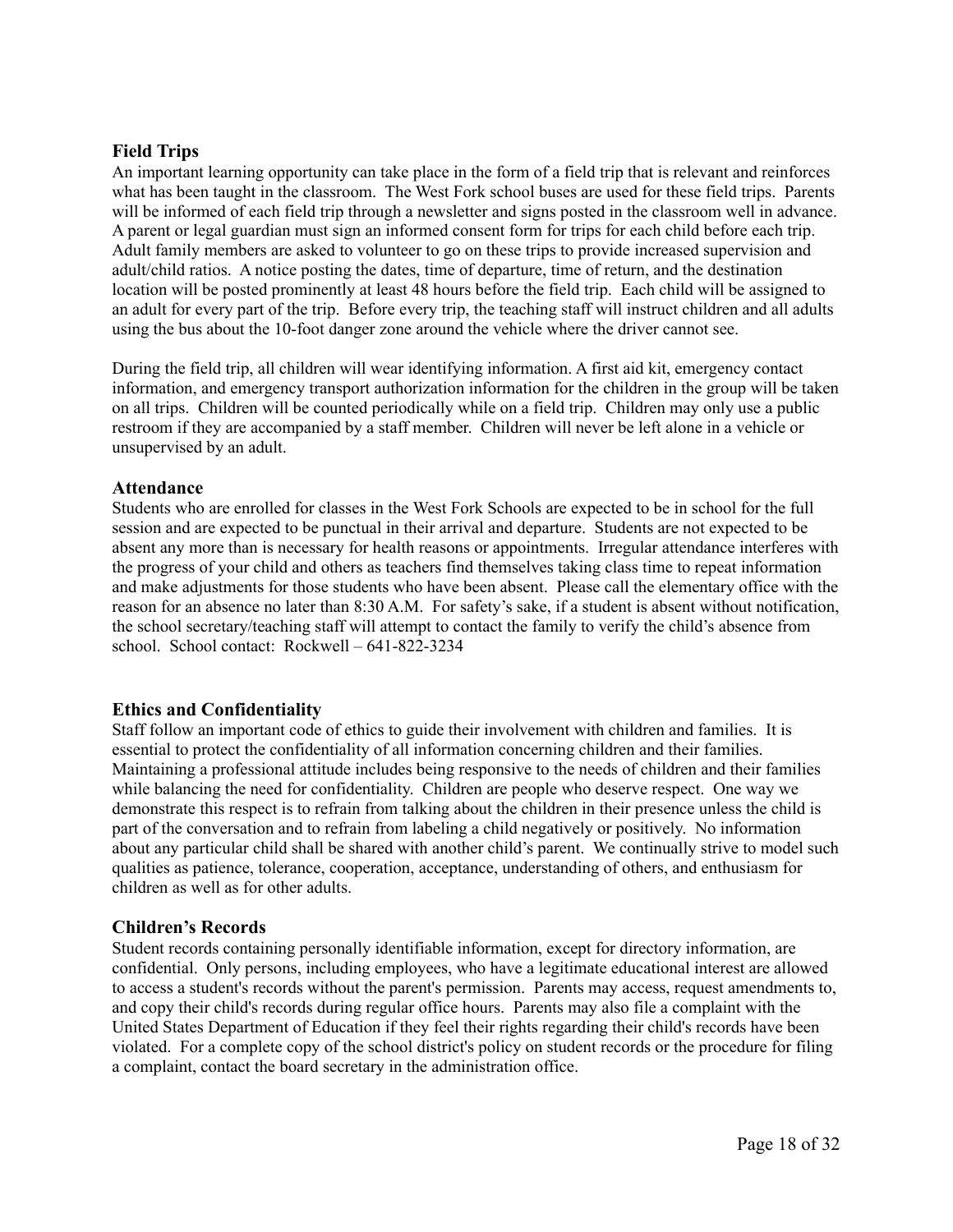Parents or guardians will be asked to sign a release of information form should they or the school request information be shared with another agency, stating to whom the information is to be released, the reason or purpose for the release of information, when it expires, and ways the parents can withdraw permission if they choose to do so.

# **VI. FAMILY INVOLVEMENT**

# **Preschool Advisory Committee**

The West Fork Community Preschool has a preschool advisory committee composed of parents, school staff, and other community members interested in the preschool program. This group meets quarterly to provide feedback on services that meet children and family needs. They also serve as a sounding board for new ideas and services. Please let the preschool teacher know if you are interested in being part of the Preschool Advisory Committee. **QPPS 7.2**

# **Grievance Policy**

Open and honest communication between families and the preschool program is an essential component of a high quality early childhood program. We want you to be confident that your child is being well cared for and is having a quality experience. If there is ever a time you have a concern regarding your child, we want to encourage you to address your concern to your child's teacher. If additional help is needed, either party may ask for the assistance from the Elementary Principal. **QPPS 7.6**

If you have a concern regarding some aspect of the program or policy, please contact the Elementary Principal who is the program administrator for the preschool. If you remain dissatisfied, you may contact the Superintendent of the West Fork Community School District.

As part of our program assessment, in the spring of each year, we also provide you with a family questionnaire to evaluate our program. This information helps us to assess how the program is meeting the needs of families and children, as well as to identify strengths and weaknesses.

Teachers and administrators use a variety of formal and informal ways to become acquainted with and learn from families about their family structure and their preferred means of child-rearing practices and communication; and information about their socioeconomic, linguistic, racial, religious, and cultural backgrounds as they wish to share. Families are surveyed in enrollment paperwork and through other questionnaires during the year regarding their family, beliefs, and preferences. Home visits are conducted at the beginning of the school year. Family teacher conferences are held in both the fall and spring semesters, as well as when either party requests. At least one Family Night is held during the year.

West Fork Preschool values the time spent talking and interacting with families and developing strong, reciprocal relationships. As the teacher learns from the families' expertise regarding their child's interests, approaches to learning, and developmental needs, goals for your child's growth and development can be incorporated into ongoing classroom planning. Families are encouraged to share any concerns, preferences or questions with the preschool teacher or administration at any time.

Although in-person daily contact cannot be replaced, preschool staff also rely on notes home, emails, phone calls, newsletters, and bulletin boards as alternative means to establish and maintain open, two-way communication.

It is the policy of the West Fork Community School District not to discriminate on the basis of race, national origin, creed, age, marital status, or physical disability in its education programs, activities, or employment policies as required by Title VI or VIII of the 1964 Civil Rights Act, Title IX of the 1972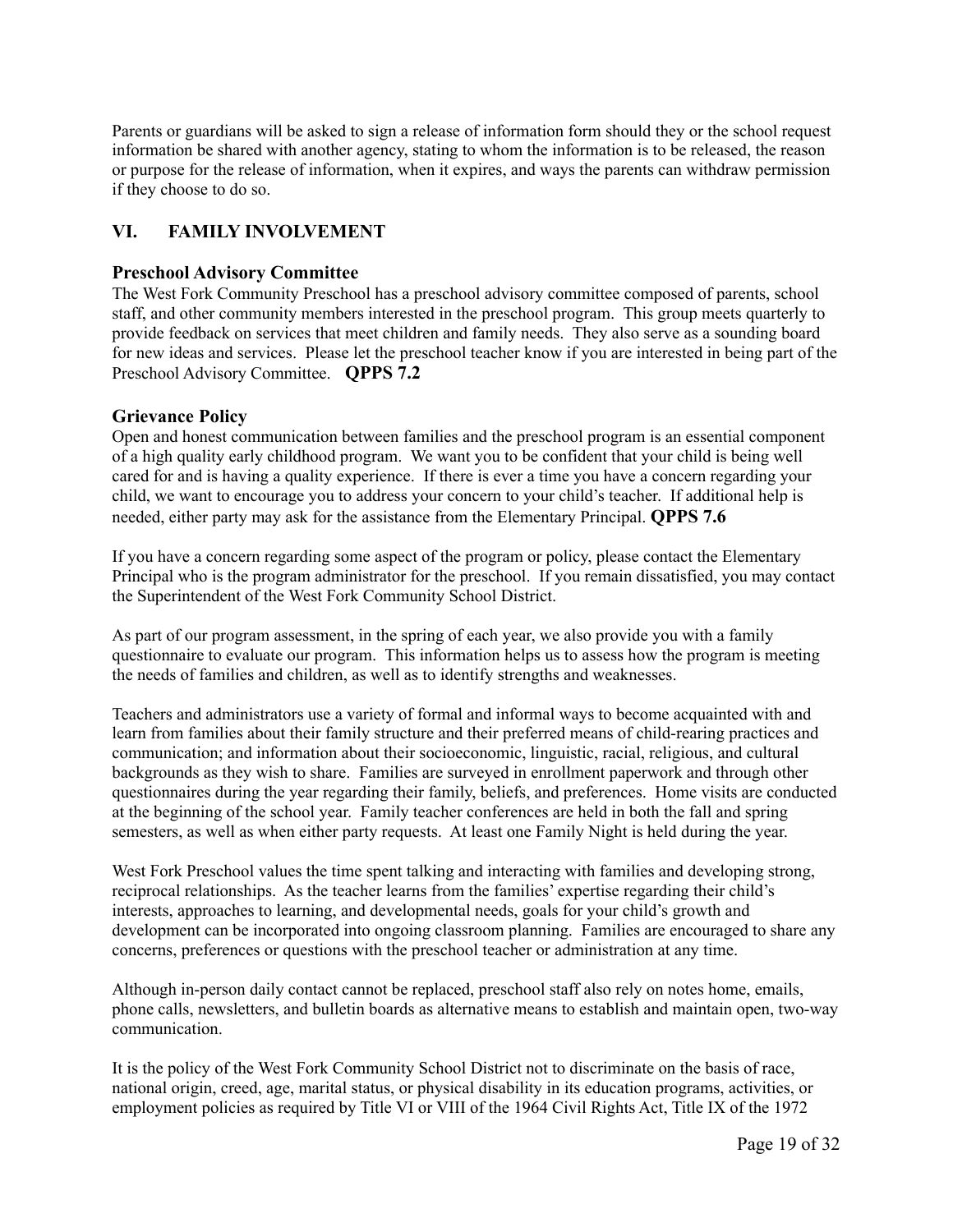Education Amendments, and the Federal Rehabilitation Act of 1973.

The school district will, to the extent possible, provide full opportunities for meaningful participation of the families with children with limited English proficiency, families with children with disabilities, including providing information and school reports in an understandable and uniform format and, including alternative formats on request, and, to the extent possible, in a language families understand.

The school district believes that families should be supported in making decisions about services that their children may need. The teaching staff will provide information to families about available community resources and assist as requested in helping the family make connections.

# **Transitions**

Home-school connections are crucial to the transition to kindergarten or any other program, such as special education. The child's family provides the consistency and continuity necessary for a young child to be successful. Making a change from one program to another can sometimes be difficult for a young child whether the transition is within the same building or in another location. Teaching staff will partner with the family to make the transition as smooth as possible by connecting family members with the next program's staff. Preschool staff will provide information about enrollment policies and procedures, program options, and arrange for a classroom visit whenever possible. **QPPS 7.9, 7.10**

# **VII. HEALTH AND SAFETY**

West Fork Community Preschool is committed to promoting wellness and to safeguard the health and safety of children and adults who participate in our program. In order to provide a safe and secure environment for every child and adult, we follow guidelines required by the Quality Preschool Program Standards, regulatory agencies and pediatric authorities in the field.

#### **Health and Immunization Certificates**

Before entering or on the first day of school, health records that document the dates of service shall be submitted that show the child is current for routine screening tests and immunizations according to the schedule recommended and published by the American Academy of Pediatrics. **QPPS 5.1**

When a child is overdue for any routine health services, parents, legal guardians, or both provide evidence of an appointment for those services before the child's entry into the program and as a condition of remaining enrolled in the program, except for immunization for which parents are using religious/medical exemption.

#### **Health and Safety Records**

Health and safety information collected from families will be maintained on file for each child in the school nurse's office. Files are kept current by updating as needed, but at least quarterly. The content of the file is confidential, but is immediately available to administrators or teaching staff who have consent from a parent or legal guardian for access to records; the child's parent or legal guardian; and regulatory authorities, upon request. **QPPS 10.10**

Child Health and Safety Records will include:

- 1. Current information about any health insurance coverage required for treatment in an emergency;
- 2. Results of health examination, showing up-to-date immunizations and screening tests with an indication of normal or abnormal results and any follow-up required for abnormal results;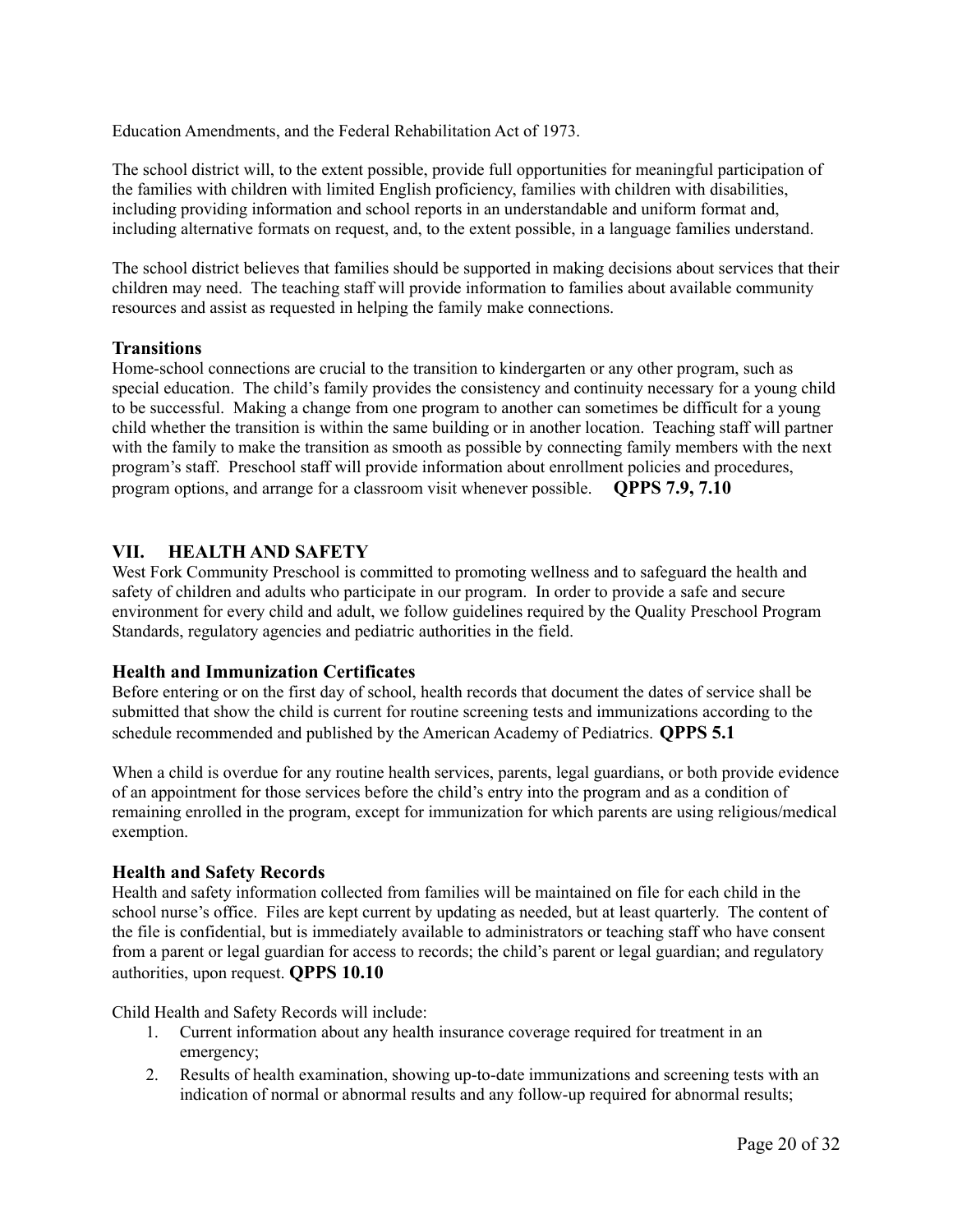- 3. Current emergency contact information for each child, that is kept up to date by a specified method during the year;
- 4. Names of individuals authorized by the family to have access to health information about the child;
- 5. Instructions for any of the child's special health needs such as allergies or chronic illness (e.g., asthma, hearing or vision impairments, feeding needs, neuromuscular conditions, urinary or other ongoing health problems, seizures, diabetes);
- 6. Individual emergency care plans for children with known medical or developmental problems or other conditions that might require special care in an emergency (allergy, asthma, seizures, orthopedic or sensory problems, and other chronic conditions; conditions that require regular medication or technology support; and **QPPS 10.14**
- 7. Supporting evidence for cases in which a child is under-immunized because of a medical condition (documented by a licensed health professional) or the family's beliefs. Staff implement a plan to exclude the child promptly if a vaccine-preventable disease to which children are susceptible occurs in the program. **QPPS 5.1**

# **General Health and Safety Guidelines**

- All staff must be alert to the health of each child, known allergies, or special medical conditions.
- Under the supervision of the preschool teacher, all staff must be alert to the whereabouts of all children. Systems are in place for accounting for children at regular intervals, especially during periods of transition.
- All staff are to follow proper procedures for hand washing, using disinfectant, and following universal precautions to prevent infections.
- All staff are familiar with evacuation routes and procedures.
- All teaching staff complete "Occupational Exposure to Bloodborne Pathogens" annually.
- At least one staff member who has a certificate of satisfactory completion of pediatric first-aid training, including managing a blocked airway and providing rescue breathing for infants and children, is always present with each group of children. When a child in the group has a special health condition that might require CPR, one staff person who has successfully completed training in CPR is present in the program at all times. **QPPS 5.4**

#### **Illness Policy and Exclusion of Sick Children**

For the health and safety of all the children, it is mandatory that sick children not be brought to school. If your child has any of the following symptoms during the night, he or she will not be admitted the following morning for the safety of the other children.

- fever greater than 100 degrees F
- vomiting
- diarrhea
- pink eyes with drainage
- cough with congestion and excessive nasal discharge

The center's established policy for an ill child's return: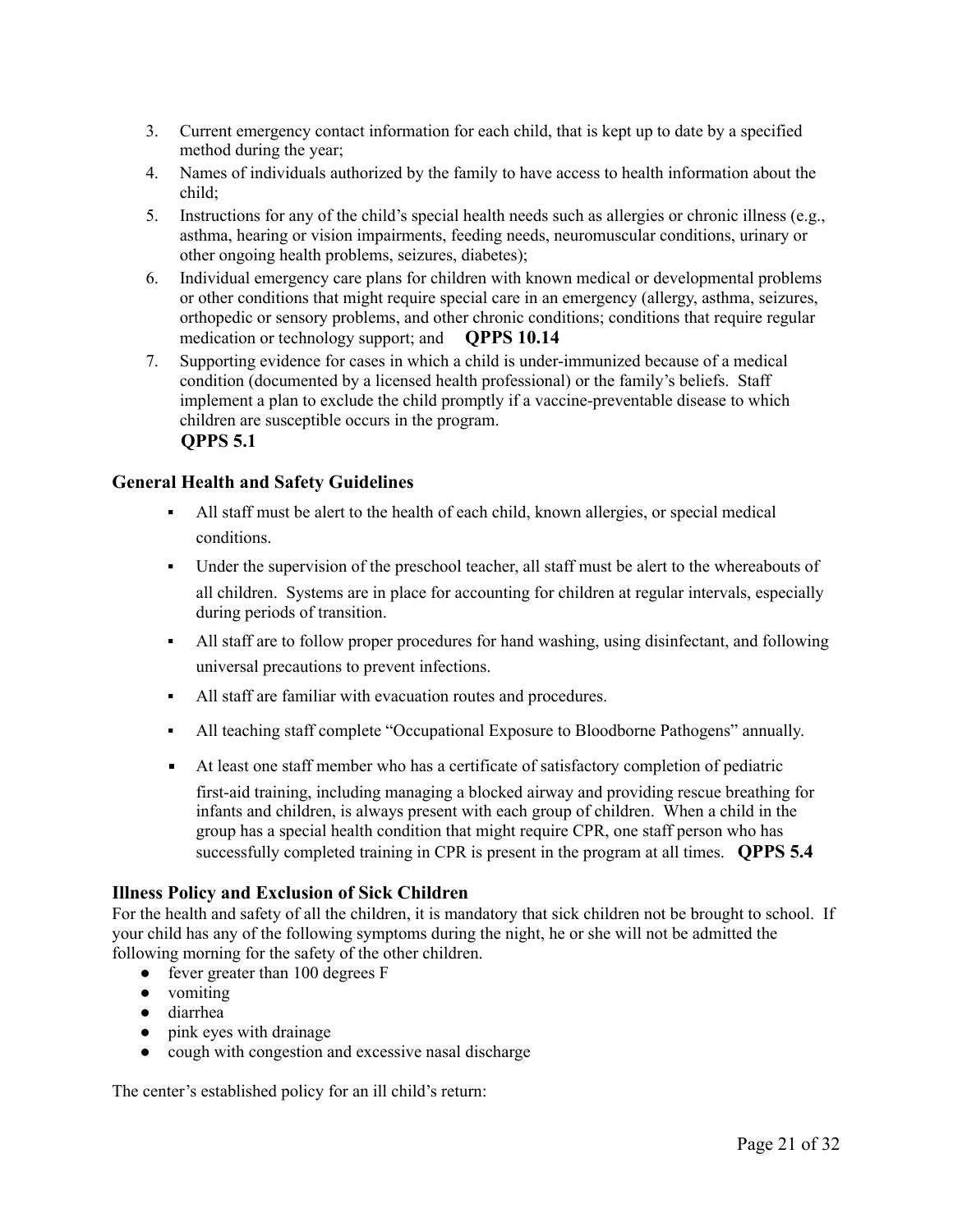- Fever free for 24 hours, without the help of Tylenol, Ibuprofen etc.
- Chicken pox: one week after onset (or when lesions are crusted)
- Strep throat: 24 hours after initial medication
- Vomiting/Diarrhea: 24 hours after last episode
- Conjunctivitis (Pink Eye): 24 hours after initial medication or when without drainage
- See district's Return to Learn Plan for any COVID related illness

Upon arrival at school, each child is observed by teaching staff for signs of illness or injury that could affect the child's ability to participate comfortably in the daily activities. Children will be excluded when a child is not able to participate comfortably; if the illness requires more care than staff are able to provide without compromising the needs of the other children in the group; or if keeping the child at school poses an increased risk to the child or to other children or adults with whom the child will come in contact.

When a child develops signs of an illness during their day at preschool, parents, legal guardians, or other person authorized by the parent will be notified immediately to pick up the child. For this reason, please be sure that we have current, accurate phone numbers for you, your authorized emergency contact person and your child's pediatrician. In the meantime, we will provide the child a place to rest until the parent, legal guardian or designated person arrives under the supervision of someone familiar with the child. If the child is suspected of having a contagious disease, then until she or he can be picked up, the child is located where new individuals will not be exposed. **QPPS 5.3**

# **Reporting Communicable Diseases**

Staff and teachers provide information to families verbally and in writing about any unusual level or type of communicable disease to which their child was exposed, signs and symptoms of the disease, mode of transmission, period of communicability, and control measures that are being implemented at the program and that the families should implement at home. The program has documentation that it has cooperative arrangements with local health authorities and has, at least annually, made contact with those authorities to keep current on relevant health information and to arrange for obtaining advice when outbreaks of communicable disease occur. The school district, through partnerships with county health agencies will communicate with families when necessary. **QPPS 5.4**

#### **Medication Policies and Procedures**

*Policy:* The school will administer medication to children with written approval of the parent and an order from a health provider for a specific child. Because administration of medication in the school is a safety hazard, medication administration will be limited to situations where an agreement to give medicine outside preschool hours cannot be made. Whenever possible, the first dose of medication should be given at home to see if the child has any type of reaction. **QPPS 5.10**

*Procedure:* The school nurse coordinates and/or administers medication during school hours only if the parent or legal guardian has provided written consent and the medication is available in an original labeled prescription or manufacturer's container that is child-resistant. Any other person who would administer medication has specific training and a written performance evaluation, updated annually by a health professional on the practice of the five right practices of medication administration: (1) verifying that the right child receives the (2) right medication (3) in the right dose (4) at the right time (5) by the right method with documentation of each right each time the medication is given. Medication errors will be controlled by checking and recording these five right practices each time medication is given. Should a medication error occur, the Regional Poison Control Center and the child's parents will be contacted immediately. The incident will be documented in the child's record at the school.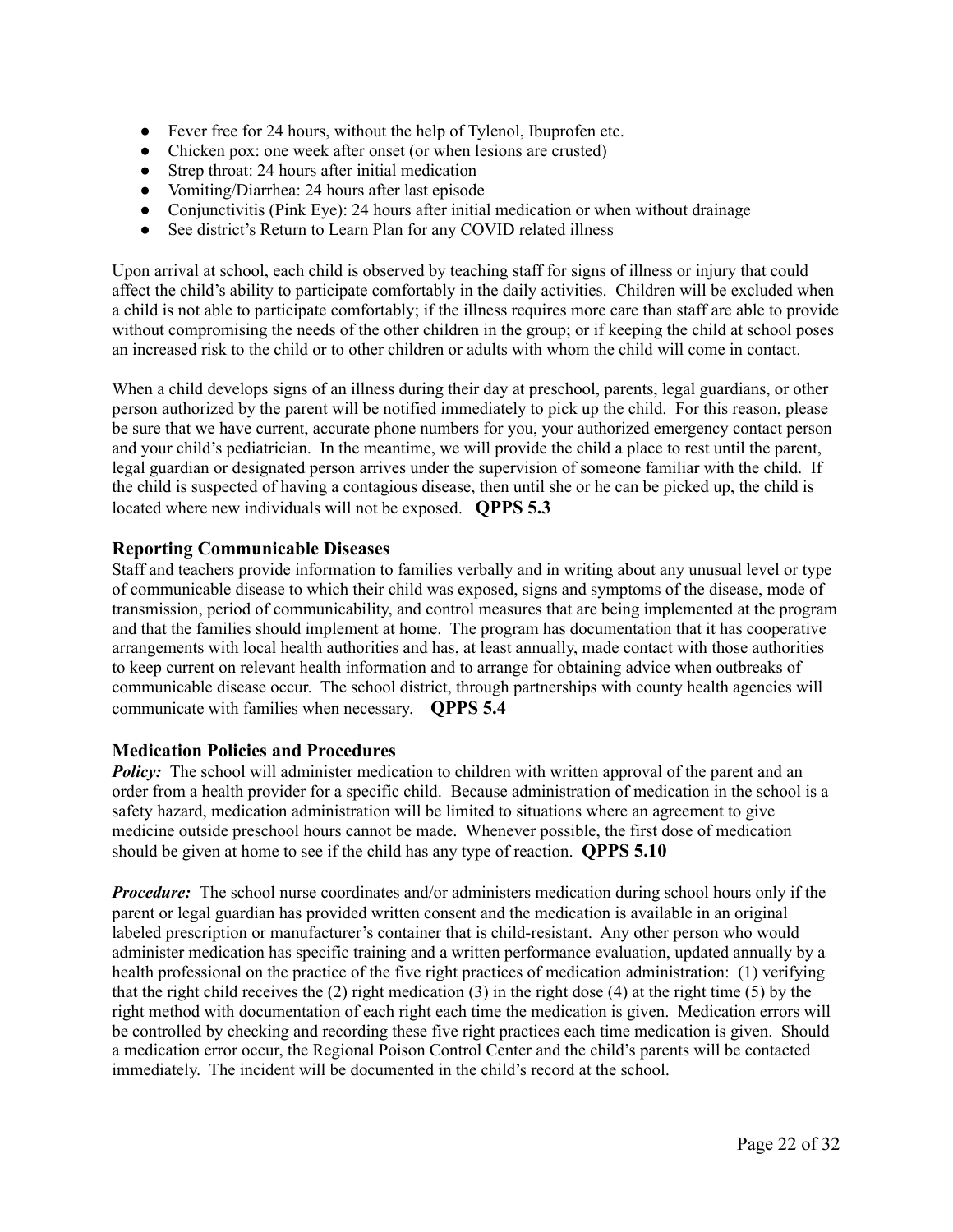For prescription medications, parents or legal guardians will provide the school with the medication in the original, child-resistant container that is labeled by a pharmacist with the child's name, the name and strength of the medication; the date the prescription was filled; the name of the health care provider who wrote the prescription; the medication's expiration date; and administration, storage, and disposal instructions.

For over-the-counter medications, parents or legal guardians will provide the medication in a child-resistant container. The medication will be labeled with the child's first and last names; specific, legible instructions for administration and storage supplied by the manufacturer; and the name of the health care provider who recommended the medication for the child.

Instructions for the dose, time, method to be used, and duration of administration will be provided to the school nurse in writing (by a signed note or a prescription label) or dictated over the telephone by a physician or other person legally authorized to prescribe medication. This requirement applies both to prescription and over-the-counter medications.

Medications will be kept at the temperature recommended for that type of medication, in a sturdy, child-resistant container that is locked and prevents spillage in the nurse's office.

Medication will not be used beyond the date of expiration on the container or beyond any expiration of the instructions provided by the physician or other person legally permitted to prescribe medication. Instructions which state that the medication may be used whenever needed will be renewed by the physician at least annually.

A medication log will be maintained by the health staff to record the instructions for giving the medication, consent obtained from the parent or legal guardian, amount, the time of administration, and the person who administered each dose of medication. Spills, reactions, and refusal to take medication will be noted on this log.

# **Cleaning and Sanitization**

The facility will be maintained in a clean and sanitary condition. When a spill occurs, the area will be made inaccessible to children and the area will be cleaned immediately. **QPPS 9.11**

Toys that have been placed in a child's mouth or that are otherwise contaminated by body secretion or excretion will be removed immediately and disinfected after they are cleaned with soap and water. This also applies to other surfaces in the classroom. Toys and surfaces will be disinfected using a non-toxic solution of one tablespoon household bleach to one quart of tap water made fresh daily or a comparable commercial product called Glad-Lather. To disinfect, the surfaces will be sprayed until glossy. The bleach solution will be left on for at least 2 minutes before it is wiped off with a clean paper towel, or it may be allowed to air dry. Machine washable cloth toys that have been placed in a child's mouth or that are otherwise contaminated by body secretion or excretion must be laundered before another child's use. Toys that cannot be cleaned and sanitized will not be used. **QPPS 5.24**

Staff will be trained in cleaning techniques, proper use of protective barriers such as gloves, proper handling and disposal of contaminated materials, and information required by the US Occupational Safety and Health Administration about the use of any chemical agents.

Routine cleaning will be supervised by the preschool teacher and will follow the Cleaning and Sanitation Frequency Table in Section III, page 47 of the QPPS manual. A checklist will be completed as indicated in the table.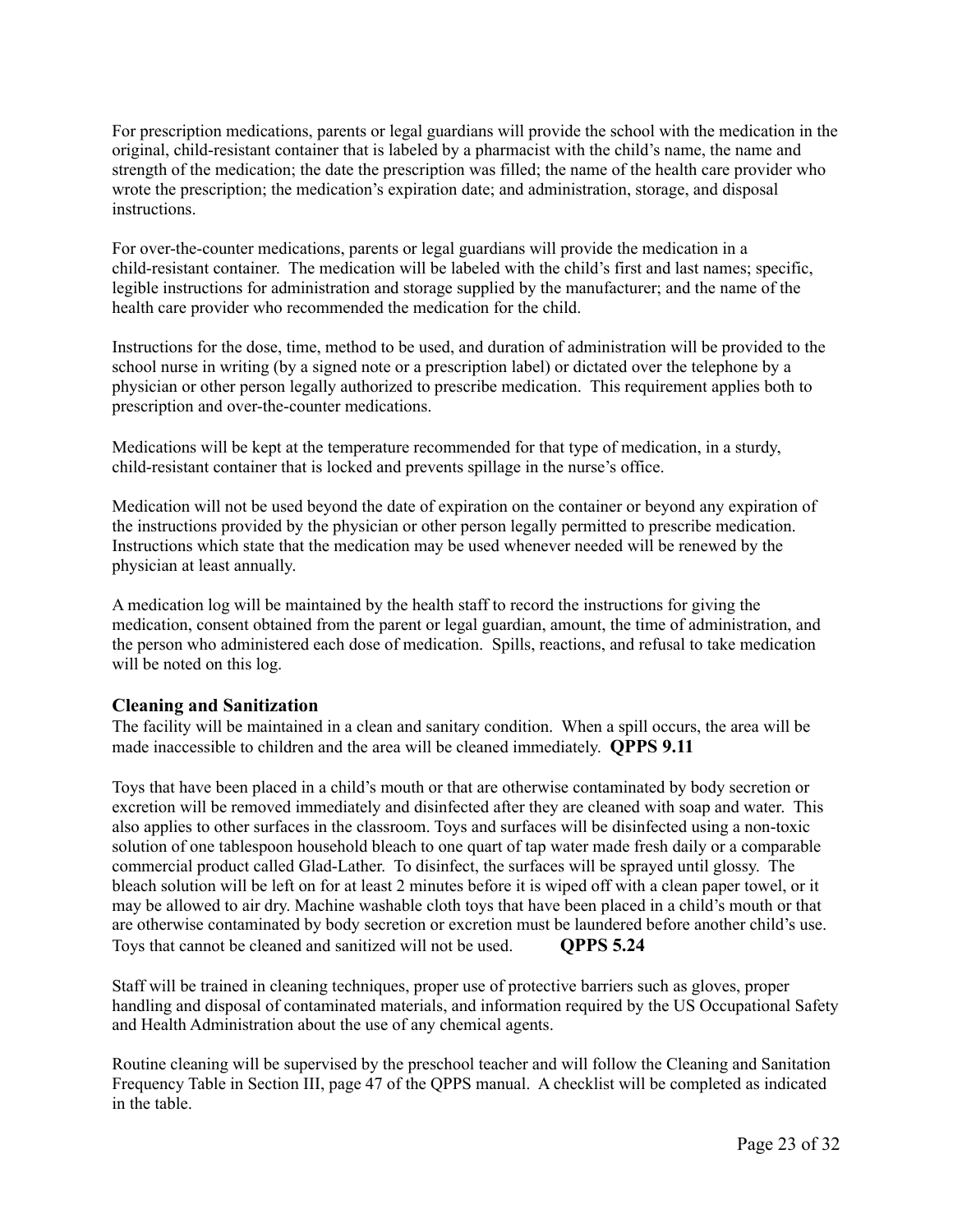Facility cleaning requiring potentially hazardous chemicals will be scheduled when children are not present to minimize exposure of the children. All cleaning products will be used as directed by the manufacturer's label. Non Toxic substances will be used whenever possible.

#### **Water activities**

We have a water table in the classroom for children to stand and play with their hands in the water. During water play children are involved in active experiences with science and math concepts. Children with sores on their hands are not allowed to participate with others in the water table to ensure that no infectious diseases are spread. Children are not allowed to drink the water during water play activities. When the activity period is complete, the water table is drained and refilled with fresh water before a new group of children comes to participate. Outdoor water play is limited to tubs and buckets or containers as well as the water table. We do not participate in swimming pool activities. Staff supervise all children by sight and sound in all areas with access to water in tubs, buckets, and water tables. **QPPS 5.9, 9.15**

#### **Snacks/Foods and Nutrition**

Attitudes about food develop early in life. The food children eat affects their well-being, their physical growth, their ability to learn, and their overall behavior. We have an opportunity to help children learn about foods, to enjoy a variety of foods from their own culture and others, and to help them begin to appreciate that their bodies need to be strong, flexible, and healthy. Eating moderately, eating a variety of foods, and eating in a relaxed atmosphere are healthy habits for young children to form. **QPPS 5.12- 5.21**

Four and five year old children may choose to have breakfast before class begins. In the afternoon children are served a snack at a regularly scheduled time. Two food groups will be represented at each snack time as outlined in USDA guidelines. All menus are kept on file with the district Nutrition Department. The preschool serves a wide variety of nutritional snacks, and encourages children to expand their tastes by at least trying a portion of the food offered.

All food is prepared, served, and stored in accordance with the U.S. Department of Agriculture Child and Adult Care Food Program (CACFP) guidelines. Clean, sanitary drinking water is made available to children throughout the day. Staff discards any foods with expired dates. Foods that are hotter than 110 degrees Fahrenheit are kept out of children's reach. Foods requiring refrigeration will be kept cold until served.

For each child with special health care needs, food allergies, or special nutrition needs, the child's health care provider should provide the program in an individualized care plan prepared in consultation with family members and specialists involved in the child's care. Children with food allergies shall be protected from contact with the problem food. With family consent, the program posts information about the child's allergies in the food preparation area and in areas of the facility the child uses to serve as a visual reminder to all adults who interact with the child during the day. Program staff will keep a daily record documenting the type and quantity of food a child consumes when any child with a disability has special feeding needs and provide parents with that information.

High risk foods, often involved in choking incidents, will not be served. For children younger than four years, these include hotdogs, whole or sliced into rounds; whole grapes; nuts; popcorn; raw peas and hard pretzels; spoonfuls of peanut butter; or chunks of raw carrots or meat larger than can be swallowed whole.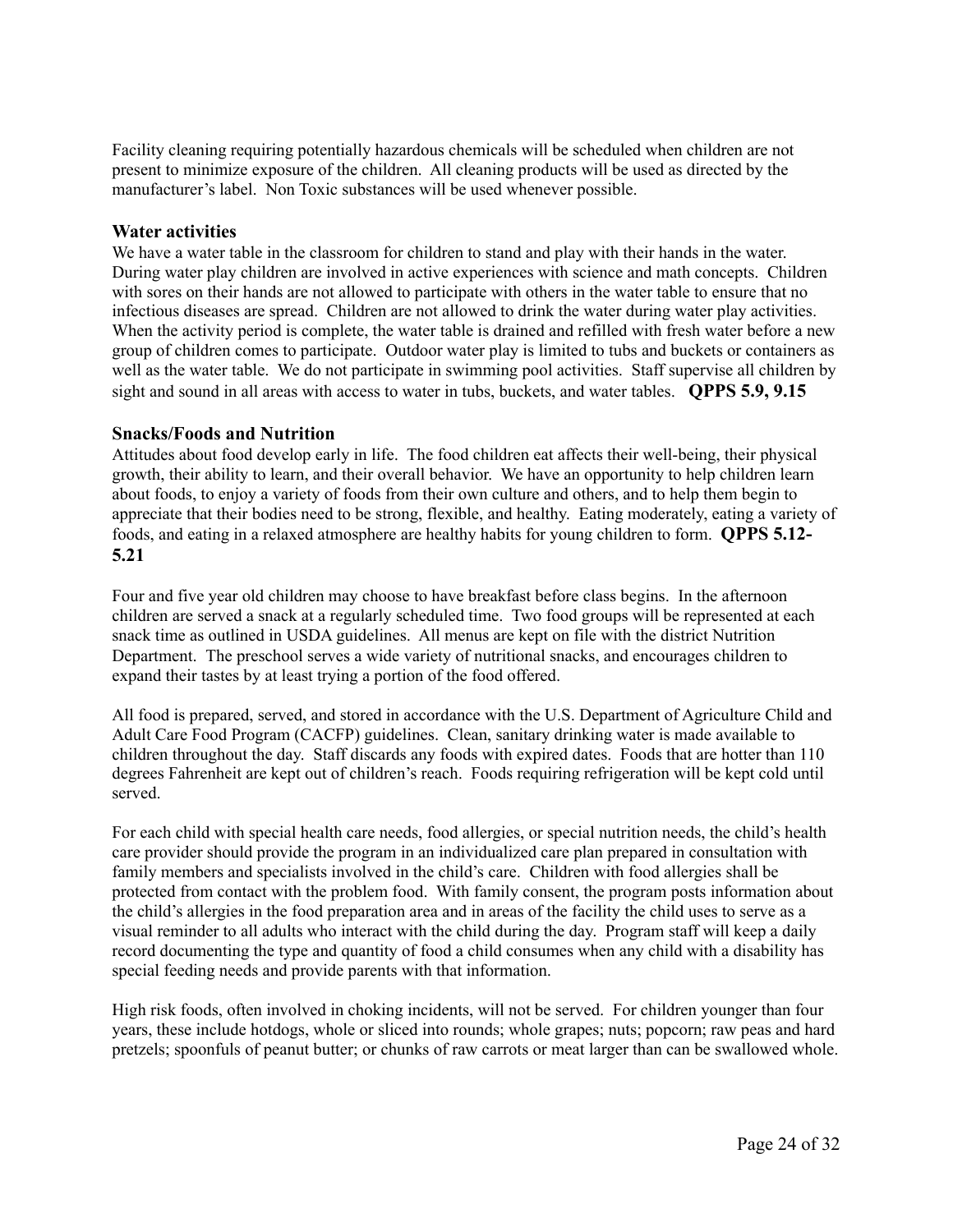The school district does not use foods or beverages as rewards for academic performance or good behavior, and will not withhold food or beverages as a punishment, nor will teaching staff ever threaten to withhold food as a form of discipline.

# **Hand Washing Practices**

Frequent hand washing is key to prevent the spread of infectious diseases. Teachers teach children how to wash their hands effectively. Posters of children using proper hand washing procedures are placed by each sink. The program follows these practices regarding hand washing:

- Staff members and those children who are developmentally able to learn personal hygiene are taught hand-washing procedures and are periodically monitored.
- Hand washing is required by all staff, volunteers, and children when hand washing reduces the risk of transmission of infectious diseases to themselves and to others.
- Staff assist children with hand washing as needed to successfully complete the task.

Children and adults wash their hands:

- upon arrival for the day;
- after diapering or using the toilet (use of wet wipes is acceptable for infants);
- after handling body fluids (e.g., blowing or wiping a nose, coughing on a hand, or any touching of mucus, blood or vomit);
- before meals and snacks, preparing or serving food, or handling any raw food that requires cooking (e.g., meat, eggs, poultry);
- after playing in water that that is shared by two or more people;
- after handling pets and other animals or any materials such as sand, dirt, or surfaces that might be contaminated by contact with animals; and

Adults also wash their hands

- before and after feeding a child;
- before and after administering medication;
- after assisting a child with toileting; and
- after handling garbage or cleaning.

Proper hand-washing procedures are followed by adults and children and include

- using liquid soap and running water;
- rubbing hands vigorously for at least 10 seconds, including back of hands, wrists, between fingers, under and around any jewelry, and under fingernails; rinsing well; drying hands with a paper towel, or a dryer; and avoiding touching the faucet with just-washed hands (e.g., by using a paper towel to turn off water).

Except when handling blood or body fluids that might contain blood (when wearing gloves is required), wearing gloves is an optional supplement, but not a substitute, for hand washing in any situation listed above.

- Staff must wear gloves when contamination with blood may occur.
- Staff do not use hand-washing sinks for bathing children or removing smeared fecal material.

In situations where sinks are used for both food preparation and other purposes, staff clean and sanitize the sinks before using them to prepare food.

**QPPS 5.8**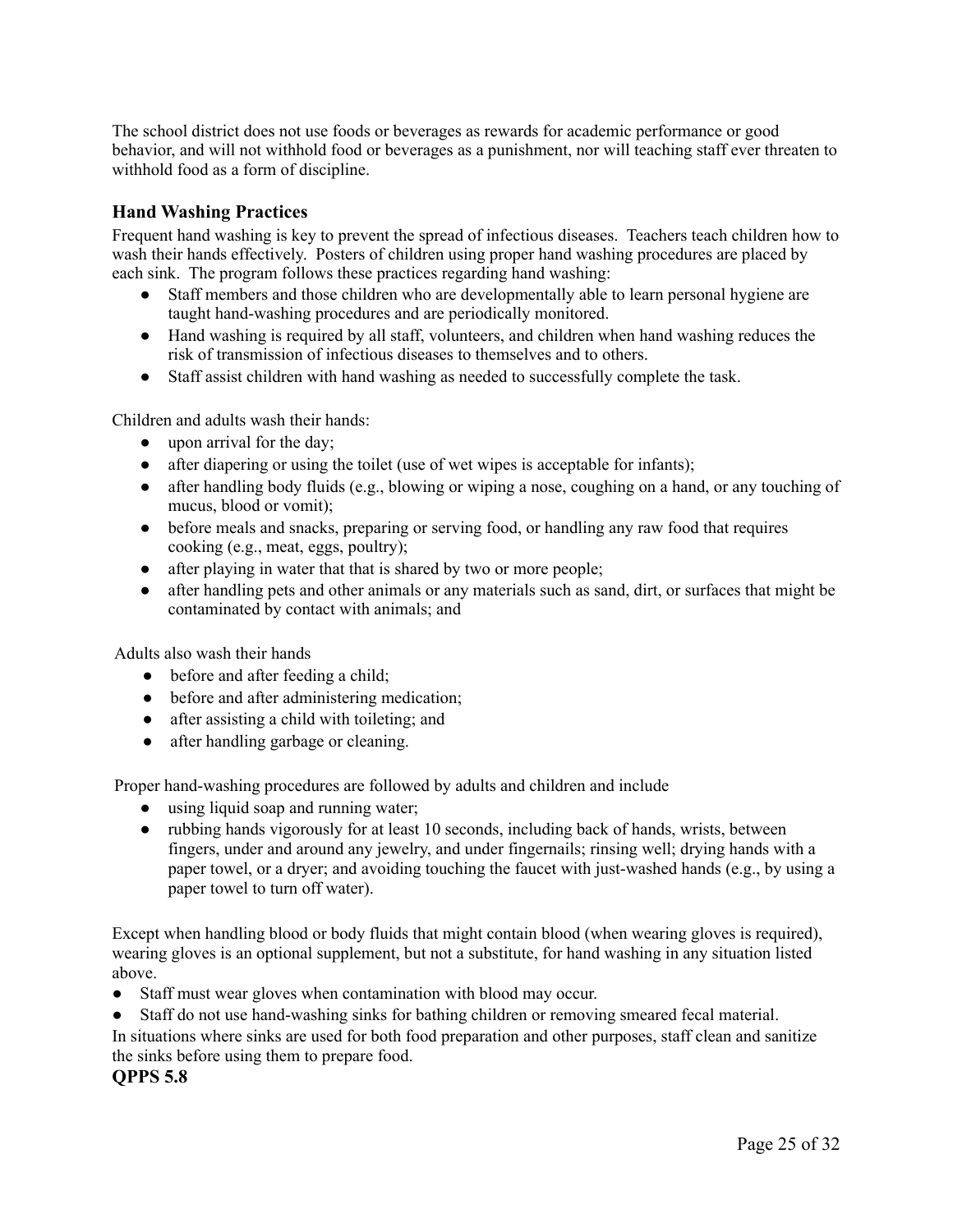# **First Aid Kit**

A first aid kit is located in the preschool classroom next to the door. It is inaccessible to children, but readily available for adult use. It is fully equipped according to guidance from Healthy Child Care Iowa. Following each use of the First Aid kit, the contents will be inspected and missing or used items replaced immediately. The First Aid kit will be inspected monthly. The first aid kit is taken to the outdoor play areas as well as on field trips and outings away from the site. **QPPS 9.13**

# **Fire Safety**

A fire extinguisher is installed in the preschool classroom with a tag indicating its annual service date. The fire alarm system is serviced annually. Smoke detectors, fire alarms, and carbon monoxide detectors are tested monthly. A written log of testing dates and battery changes is maintained and available upon request. Fire drills are conducted monthly and recorded on a log. **QPPS 9.14**

# **Medical Emergencies and Notification of Accidents or Incidents**

The West Fork Community School District has in place a "Safety Procedures Booklet" that describes the following situations and procedures to follow:

- **•** Emergency phone numbers
- Fire procedures
- Utility Failures (electric power failure, water line break, gas line break)
- **EXECUTE:** Severe weather
- Bomb threats
- Physical Threats/Armed Intruder
- **Exacuations**
- Crisis Intervention Plan, Crisis Intervention Steps, and Media Procedures
- Accidental Injury or Illness procedures for life threatening and non-life threatening situations
- School crisis team members and a checklist to use
- List of CPR/First Aid experienced persons in each building

This booklet will be posted by the telephone and included in the first aid kit. The booklet will be reviewed by each staff member at the beginning of each school year and when changes are made to it.

In the event that your child receives a minor, non-life threatening injury during their time at preschool, our teacher will assess the situation and apply first aid as needed. Minor cuts and scrapes will be treated with soap and water and bumps will be treated by applying ice to the injured area. Any incident or injuries will be documented on an "Injury and Illness" form and a copy will be given to the parent within 24 hours of the incident.

All staff will have immediate access to a device that allows them to summon help in an emergency. The telephone numbers of the Fire Department, Police Department, Hospital, and Poison Control will be posted by each phone with an outside line. Emergency contact information for each child and staff member will be kept readily available. The list of emergency telephone numbers, and copies of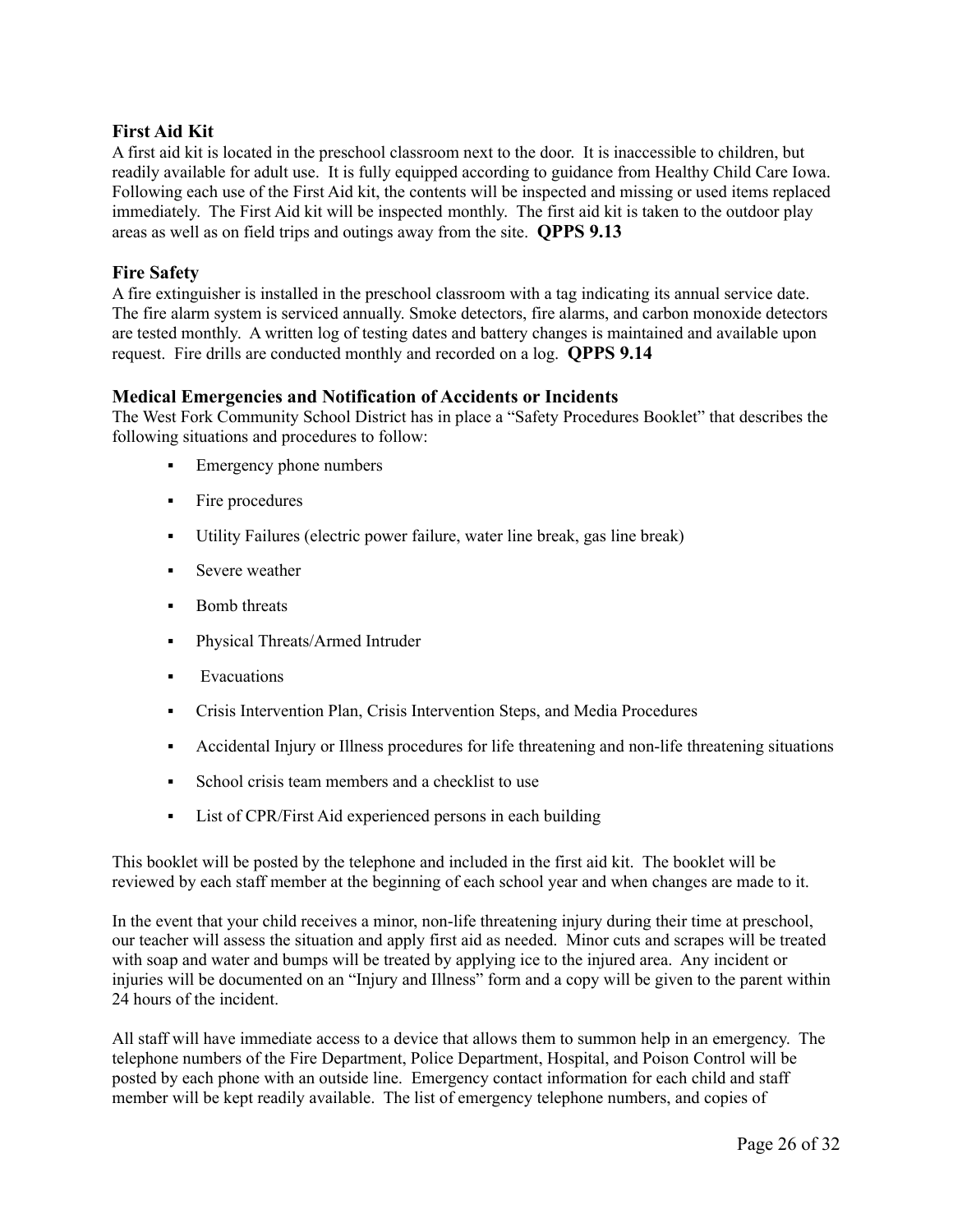emergency contact information and authorization for emergency transport will be taken along anytime children leave the facility in the care of facility staff.

Emergency phone numbers will be updated at least quarterly. Emergency phone numbers will be verified by calling the numbers to make sure a responsive, designated person is available. **QPPS 10.13**

#### **Inclement Weather**

In most situations, we will attempt to run a two hour morning delay in the case of extreme fog or winter weather. During the afternoons, we will attempt to dismiss classes at 2:00 p.m. like we do on our scheduled early outs unless the situation warrants an earlier release. Please sign up for our "Iowa Gov Delivery'' system or monitor one of the local media stations on days that weather could impact a regular school schedule.

- **1.** There is a link to sign up for "Iowa Gov Delivery" on the district webpage found at www.westforkschool.org . Individuals can elect to receive a text message or email notification if the schedule will be altered. From this website, you can also sign up for Remind messages through the Remind App.
- **2.** Television notifications will be made to KIMT Channel 3 in Mason City
- **3.** Radio notifications will be sent to KLMJ (104.9) in Hampton, three eagles Broadcasting in Mason City (106.1, 102.7, AM1300, etc.) and the North Iowa Broadcasting stations in Mason City (103.7, 98.7, etc.)
- **4.** A notice will also be sent out on the district facebook site after the other notifications are made.

#### **Protection From Hazards and Environmental Health**

Program staff protect children and adults from hazards, including electrical shock, burns, or scalding, slipping, tripping, or falling. Floor coverings are secured to keep staff and children from tripping.

The preschool classroom building has been tested for lead, radon, radiation, asbestos, fiberglass, and other hazards that could impact children's health with documentation on file. Well water is tested on a regular basis by the city water department. Custodial staff maintain the building's heating, cooling, and ventilation systems in compliance with national standards for facility use by children.

The program maintains facilities so they are free from harmful animals, insect pests, and poisonous plants. Pesticides and herbicides, if used, are applied according to the manufacturer's instructions when children are not at the facility and in a manner that prevents skin contact, inhalation, and other exposure to children. The program uses the techniques known as Integrated Pest Management (IPM) so that the least hazardous means are used to control pests and unwanted vegetation. **QPPS 9.16, 9.17**

#### **Tobacco Free Facility**

In compliance with the Iowa Smokefree Air Act of 2008, West Fork Community School District buildings and grounds are smoke free. A "No Smoking" sign meeting the law's requirements is posted at the entrance to the building to inform people that they are entering a non-smoking place. No smoking is allowed on the school grounds or within sight of any children. **QPPS 9.19**

#### **Child Protection Policies**

The health and well being of every child in our care is of the utmost importance and the protection of children is our responsibility. An applicant or volunteer for temporary or permanent employment with the preschool program involves direct interaction with or the opportunity to interact and associate with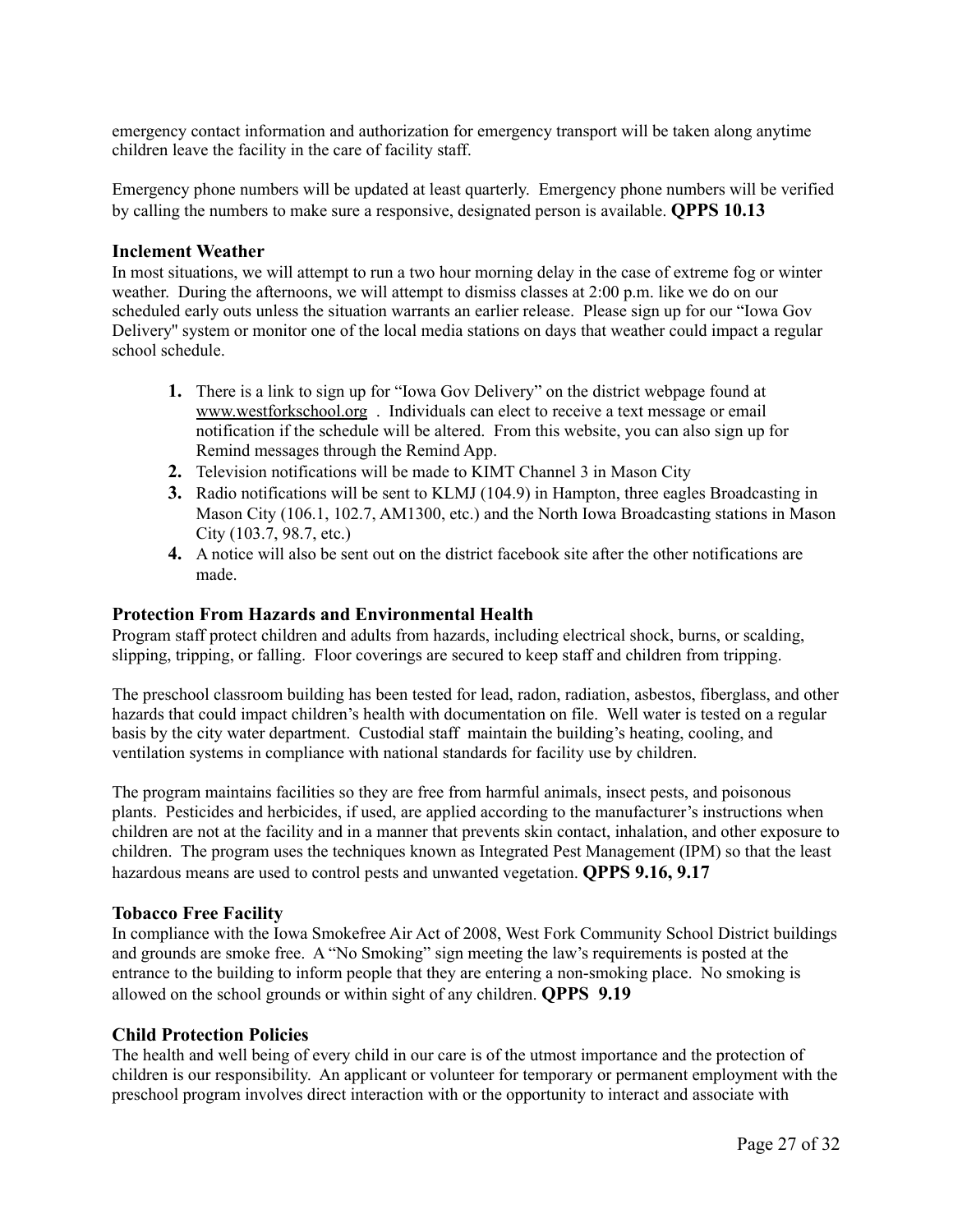children must execute and submit an affidavit of clearance from any and all crimes against a child or families. In addition no person with a substantiated report of child abuse or neglect will come in contact with children in the program or have responsibility for children.

The program has written school board policy for reporting child abuse and neglect as well as procedures in place that comply with applicable federal, state, and local laws. The policy includes requirements for staff to report all suspected incidents of child abuse, neglect, or both by families, staff, volunteers, or others to the appropriate local agencies. Staff who report suspicions of child abuse or neglect where they work are immune from discharge, retaliation, or other disciplinary action for that reason alone unless it is proven that the report is malicious. All teaching staff complete "Mandatory Reporter: Child and Dependent Adult Abuse" at least every five years and within six months of employment.

The school district does not tolerate employees physically, or sexually abusing or harassing students. Students who are physically or sexually abused or harassed by an employee should notify their parents, legal guardians, teacher, principal, or another employee. The Iowa Department of Education has established a two-step procedure for investigating allegations of physical or sexual abuse of students by employees. That procedure requires the school district to designate an independent investigator to look into the allegations. The school district has designated Ashley Flatebo at 641-822-3234. The alternate investigator is Jen Schmidt and may be reached at 641-822-3234.

#### **QPPS 10.8, 10.16, 10.19**

#### **Substance Abuse**

Persons under the influence of drugs or alcohol will not be permitted on the premises of the West Fork Community School District. At no time will children be released to a person under the influence of alcohol or drugs.

#### **Volunteers**

Parents, friends, grandparents, and other adults are encouraged to take an active part in the educational process of the children. Please contact the teacher, the elementary principal, or our office secretary if you would like to be a school volunteer. We have a volunteer job description that defines the role and responsibilities of a volunteer. For safety's sake, if a volunteer will be working with children, he/she will be expected to execute and submit an affidavit of clearance from any and all crimes against a child or families. In addition no person with a substantiated report of child abuse or neglect will come in contact with children in the program or have responsibility for children. If a volunteer works more than 40 hours per month with children, he/she will also need to provide a current health assessment, not more than one year old. **QPPS 10.15, 10.17**

# **VIII. Staff**

#### **General Information**

The West Fork Community School district has written personnel policies that define the roles and responsibilities, qualifications, and specialized training required of staff and volunteer positions. The policies outline nondiscriminatory hiring procedures and policies for staff evaluation. Policies detail job descriptions for each position, including reporting relationships; salary scales with increments based on professional qualification, length of employment, and performance evaluation; benefits; and resignation, termination, and grievance procedures. Personnel policies provide for incentives based on participation in professional development opportunities. The policies are provided to each employee upon hiring.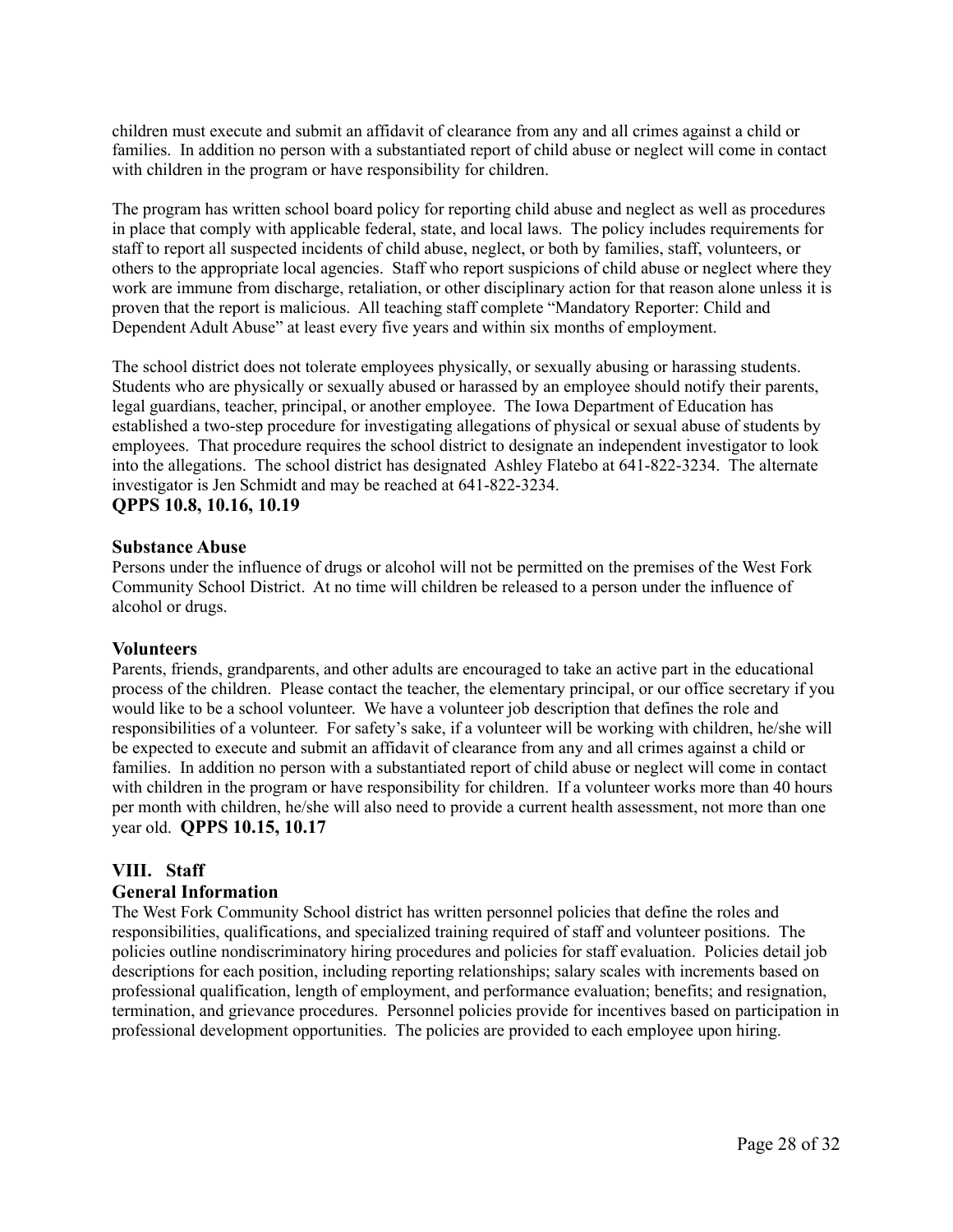Hiring procedures include completion of the following checks: criminal-record check, free from history of substantiated child abuse or neglect check, education credentials, verification of age, completion of high school or GED, personal references and a current health assessment. **QPPS 10.15 - 10.20**

## **Health Assessment**

The preschool program maintains current health information from documented health assessments for all paid preschool staff and for all volunteers who work more than 40 hours per month and have contact with children. A current health assessment (not more than one-year-old) is received by the program before an employee starts work or before a volunteer has contact with children. The health assessment is updated every two years. Documented health assessments include:

- Capacities and limitations that may affect job performance
- Documentation by a licensed health professional of TB skin testing using the Mantoux method and showing the employee to be free from active TB disease. For those who have a positive TB skin test and who develop a persistent cough or unexpected fever, immediate assessment by a licensed physician is required. For those who have increased risk of TB according to the Centers for Disease Control (CDC), documentation is required annually by a licensed health professional showing that the employee is free from active TB disease.

Confidential personnel files, including applications with record of experience, transcripts of education, health-assessment records, documentation of ongoing professional development, and results of performance evaluation, are kept in a locked filing cabinet in the Superintendent's office.

#### **Orientation**

Employees must know their role and duties. New preschool teaching staff will be required to participate in an initial orientation program that introduces them to fundamental aspects of the program operation including:

- Program philosophy, mission, and goals;
- Expectations for ethical conduct;
- Individual needs of children they will be teaching or caring for;
- Accepted guidance and classroom management techniques;
- Daily activities and routines of the program;
- Program curriculum;
- Child abuse and reporting procedures;
- Program policies and procedures;
- Iowa Quality Preschool Program Standards and Criteria;
- Regulatory requirements.

Follow-up training expands on the initial orientations.

The employee's immediate supervisor should provide the new employee with a review of the employee's responsibilities and duties. The superintendent will explain payroll procedures, employee benefit programs and accompanying forms to the employee. Regular employees ineligible for the school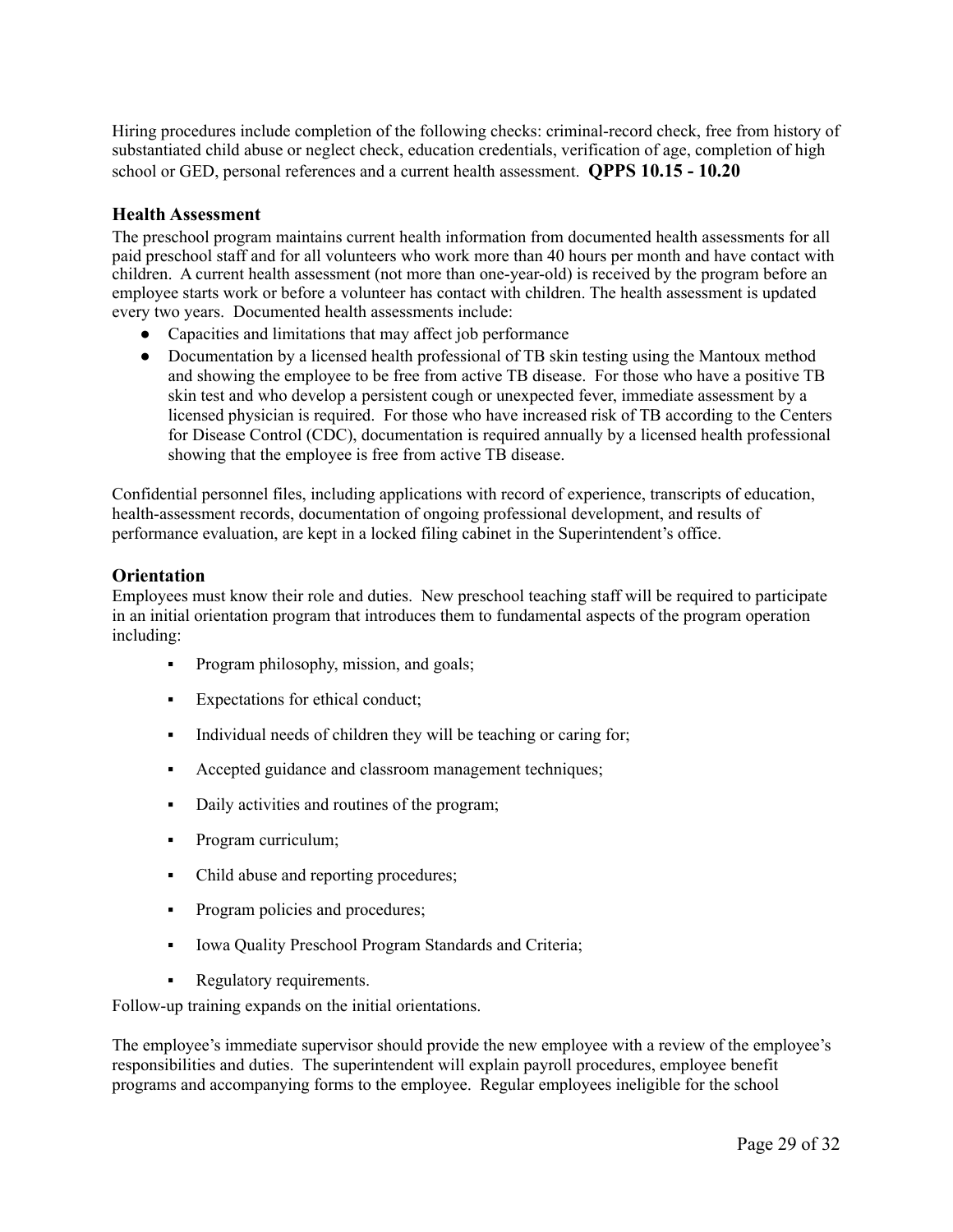district's group health plan will be given information regarding where they can obtain health care or health care insurance. **QPPS 6.2**

#### **Staff development activities**

Personnel policies provide for incentives based on participation in professional development opportunities. All teaching staff continuously strengthen their leadership skills and relationships with others and work to improve the conditions of children and families within their programs, the local community, and beyond. Teaching staff are encouraged to participate in informal and formal ways in local, state, or regional public-awareness activities. They may join an early childhood group or organization, attend meetings, or share information with others both at and outside the program. **QPPS 6.6, 10.15**

Teaching staff will be informed of professional development activities provided by Child Care Resource and Referral, and the Area Education Agency. Staff are expected to attend all staff training and meetings throughout the year. Training will focus on early childhood topics relevant to the program and community and staff will have the opportunity to work as individuals or in their PLC (Professional Learning Communities) on content relevant to their program area.

#### **Evaluation and Professional Growth Plan**

All staff are evaluated at least annually by an appropriate supervisor. Staff also evaluate and improve their own performance based on ongoing reflections and feedback from supervisors, peers, and families. From this, they develop an annual individualized professional development plan with their supervisor and use it to inform their continuous professional development. **QPPS 6.5, 6.6**

#### **Mandatory Reporting of Child Abuse**

In compliance with *Chapter 232.67* of the Code of Iowa, employees of any licensed facility which serves child, including our school, are mandatory reporters of suspected child abuse. Child abuse is defined in *Chapter 235A, Section 2 of the Code of Iowa* as "any non-accidental physical injury suffered by a child as the result of the acts of omissions of the child's parents, guardians, or other persons legally responsible for the child." It is the responsibility of the Department of

Human Services to make any further investigation should such a situation arise.

#### **Notification of Student Records**

The West Fork Schools collect and maintain records on each student in order to facilitate instruction, guidance, and the educational progress of the student. Parents of students under 18 years of age and students over 18 may exercise the opportunity to review educational records of the student, to obtain copies, and to write a response to material in the records, to challenge the content of the record on grounds of inappropriateness or inaccuracy, or an invasion of privacy,

and to have records explained. Parents and students who have complaints regarding the Education Rights and Privacy Act should address correspondence to the Family Education rights and Privacy Act Office at the Department of Education, Washington, D.C.

#### **Notice of Special Education Rights**

When your child has been referred for special education services, federal and state laws give you certain rights. Some of these are:

The right to be contacted and told what the school plans to do about your child's educational program. This must be done before your child is tested or placed in a program.

You have the right to consent. This means the school must have your permission prior to placing

your child in a special education program.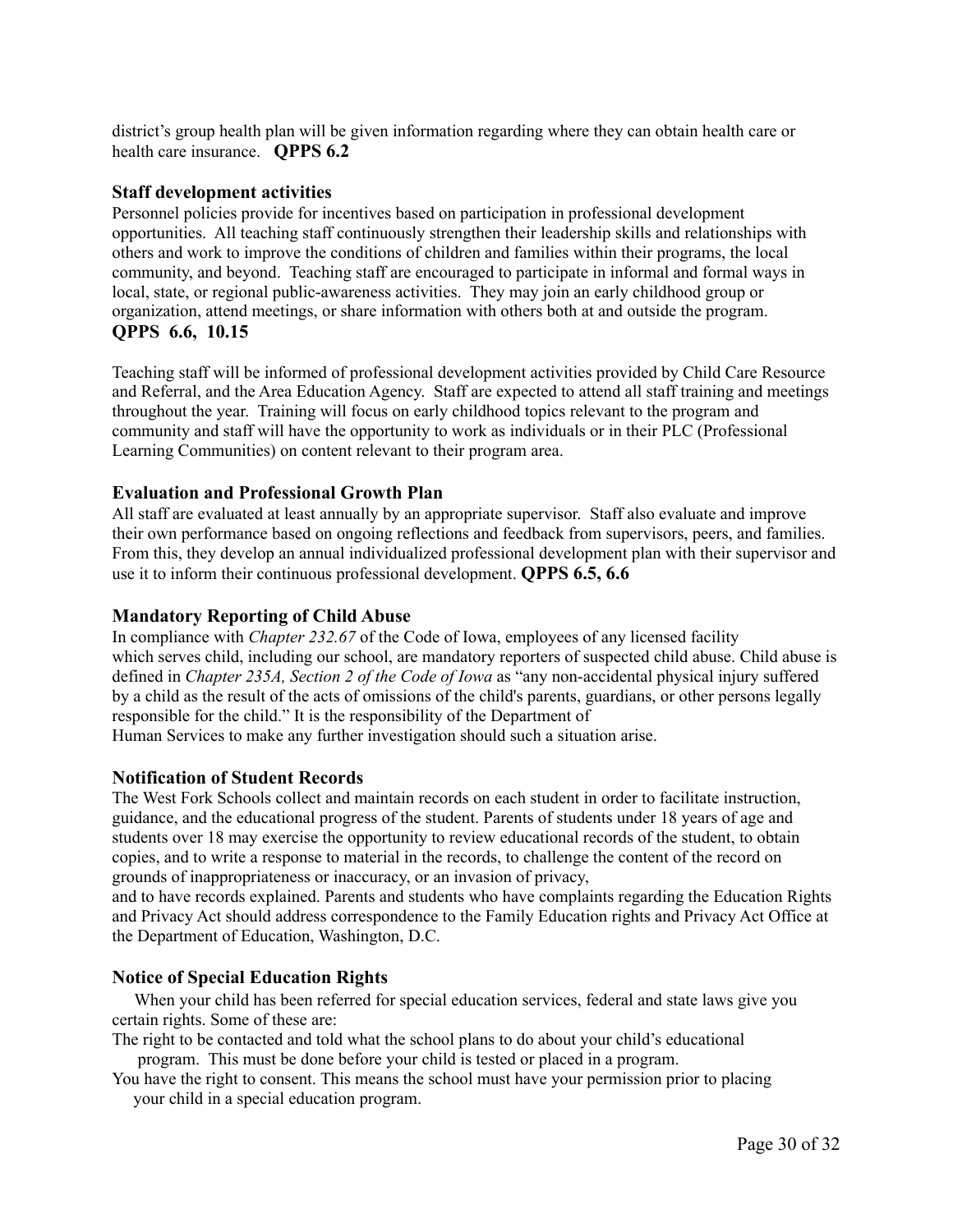The right to a full evaluation of your child's needs. If you don't agree with the school's findings, you may request an outside evaluation.

The right to see your child's records kept at school.

The right to privacy of information. With a few exceptions, no one may see your child's record without your permission, given in writing. Exceptions are people such as your child's teacher, or other school officials engaged in planning your child's educational program.

The right, as much as possible, to have your child in classes with children who are not in special education programs.

The right to be involved in the development of your child's IEP (Individual Education Program).

The right to have someone present to help you in the development of your child's IEP. This could be another parent, a teacher, a lawyer, or an advocate.

The right to appeal decisions made by the school regarding your child's diagnosis or placement. If you desire additional information, please contact your child's principal.

#### **Public Law 94-142**

Public Law 94-142 requires schools to maintain an active program for seeking children with special needs from birth to age 21, and provide them with an appropriate special education program.

If you have a child or know of someone who has a child that may have special needs, there is help readily available. Your public school and the Central Rivers AEA work together to determine a child's needs, and find the right service programs to satisfy those needs.

If you have any questions about your child's development, contact the school at 822-3234 or the Central Rivers AEA at 1-800-392-6640.

#### **Chemical Right to Know**

The Chemical Right to Know Law requires that all schools in the nation prepare a list of chemicals that are known to be present in their buildings and to maintain material safety data sheets on them. The law further states that all chemicals are to be appropriately labeled, storage areas are to be posted for the hazardous chemicals, and employees that work with the chemicals are to be trained in the safe handling of these chemicals. The school is also to acquaint the local fire department with the location of hazardous chemicals in the school. If you want to know what chemicals are used in the school and where they are stored, please contact the Superintendent at 641-822-3236.

#### **Asbestos (AHERA Information Letter)**

Asbestos is an issue we have been dealing with for many years. The Asbestos Hazard Emergency Response Act of 1986 (referred to as AHERA), was enacted by Congress. AHERA was enacted to determine the extent of and develop solutions for any problems schools may have with asbestos.

To give you some background, asbestos has been used as a building material for many years. It is a naturally occurring mineral that is mined in Canada, South Africa, and Russia. Asbestos' properties make it an ideal building material for insulating, sound absorption, decorative plasters, fireproofing, and a variety of miscellaneous uses. There have been 3,000 different products made using asbestos materials. EPA began action to limit uses of asbestos products in 1973 and most uses of asbestos products as building products were banned in 1978.

Our facilities were inspected in June 1997 by a certified asbestos inspector, as required by AHERA. The inspector located, sampled, and rated the condition and hazard potential of all materials in our facilities suspected of containing asbestos. The inspection and laboratory analysis records were turned over to a professional, certified to develop asbestos management plans.

The Management Planner has developed an asbestos management plan for our facilities which includes, this information letter, education and training of our employees, and a set of plans and procedures designed to minimize the disturbance of asbestos containing materials, re-inspecting, and for regular surveillance of the asbestos containing materials.